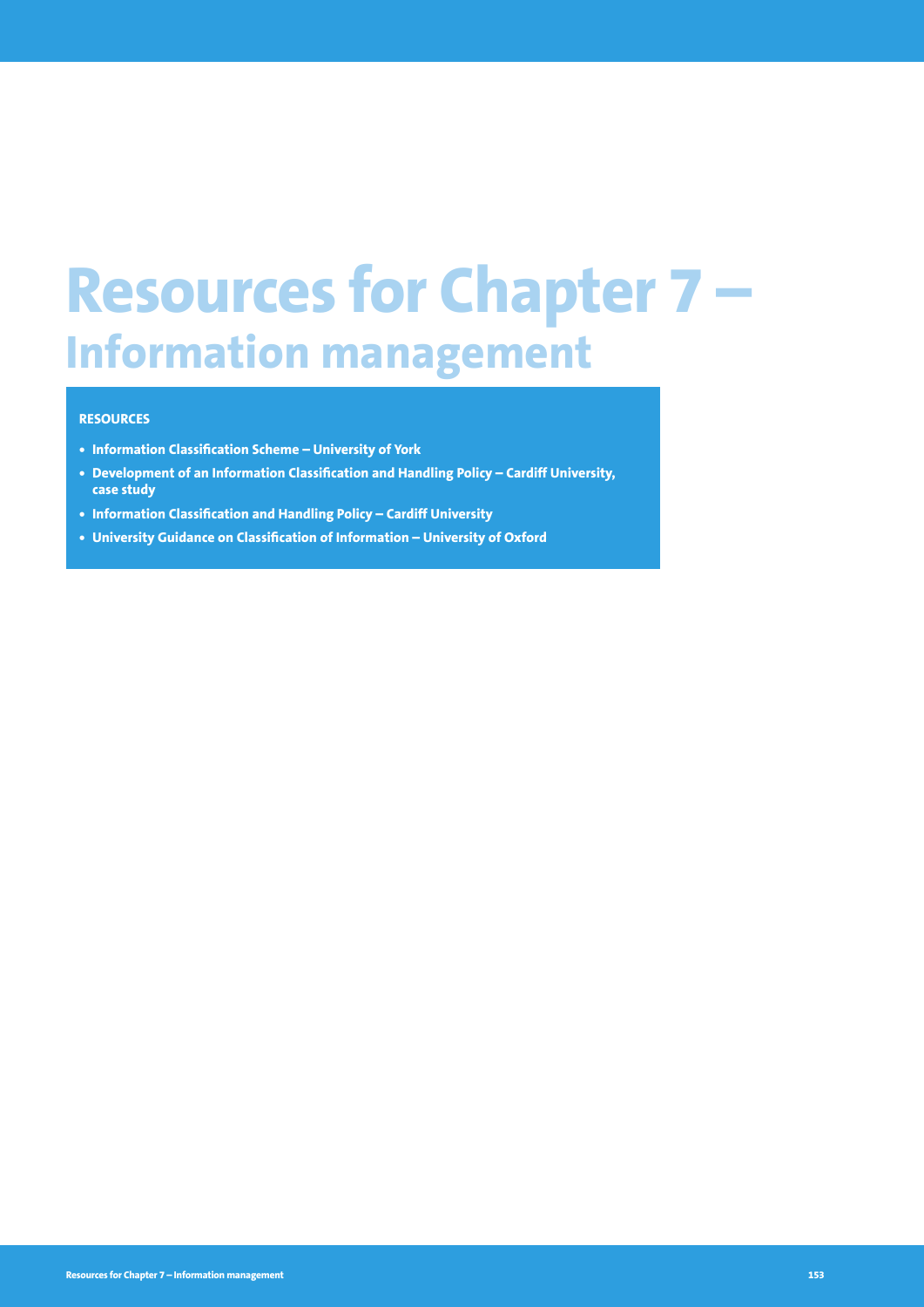## **Information Classification Scheme – University of York**

An information classification scheme for University information is being introduced to:

- protect information from accidental or deliberate compromise, which may lead to damage, and/or be a criminal offence
- help to meet legal, ethical and statutory obligations
- protect the interests of all those who have dealings with the University and about whom it may hold information (including its staff, students, alumni, funders, collaborators, business partners, supporters etc.)
- promote good practice in relation to information handling.

The classification scheme encompasses all data held by the University, in any format (electronic and hard-copy).

| <b>Level</b>                      | <b>Rationale</b>                                                                                                                                                                                        | <b>Examples</b>                                                        |
|-----------------------------------|---------------------------------------------------------------------------------------------------------------------------------------------------------------------------------------------------------|------------------------------------------------------------------------|
| Public                            | This is information which does not require protection and is considered<br>'open' or 'unclassified' and which may be seen by anyone whether                                                             | Prospectus, programme and course<br>information                        |
|                                   | directly linked with the University or not.                                                                                                                                                             | Press releases (not under embargo)                                     |
|                                   |                                                                                                                                                                                                         | Open content on the University web site                                |
|                                   |                                                                                                                                                                                                         | Fliers and publicity leaflets                                          |
|                                   |                                                                                                                                                                                                         | Published information released under the<br>Freedom of Information Act |
| Restricted                        | Non-confidential information where dissemination is restricted in some                                                                                                                                  | Some committee minutes                                                 |
|                                   | way eg to members of the University, partners, suppliers or affiliates                                                                                                                                  | Departmental intranets                                                 |
|                                   | Access to this information enhances University operations by<br>facilitating communication and collaboration between staff, students<br>and external partners, but access is restricted and governed by | University timetable                                                   |
|                                   |                                                                                                                                                                                                         | On-line directory of contact details                                   |
| appropriate policies or contracts |                                                                                                                                                                                                         | Teaching materials                                                     |
|                                   |                                                                                                                                                                                                         | Procurement documents                                                  |
| Confidential                      | Information which is sensitive in some way because it might be<br>personal data, commercially sensitive or legally privileged, or under<br>embargo before being released at a particular time.          | Student personal details                                               |
|                                   |                                                                                                                                                                                                         | Staff personal details                                                 |
|                                   | It also includes information in a form that could not be disclosed under                                                                                                                                | Press releases                                                         |
|                                   | Freedom of Information legislation.                                                                                                                                                                     | <b>Financial transactions</b>                                          |
|                                   | Covers data about an individual, and data about the institution.                                                                                                                                        | Internal reports                                                       |
|                                   | This information, if compromised, could:                                                                                                                                                                | Commercial contracts                                                   |
|                                   | • cause damage or distress to individuals                                                                                                                                                               | Research data                                                          |
|                                   | • breach undertakings to maintain the confidence of information<br>provided by third parties                                                                                                            |                                                                        |
|                                   | • breach statutory restrictions on the use or disclosure of information<br>or lead to a fine, e.g. for a breach of the Data Protection Act or<br>Competition Law                                        |                                                                        |
|                                   | • breach contractual agreements                                                                                                                                                                         |                                                                        |
|                                   | • breach a duty of confidentiality or care                                                                                                                                                              |                                                                        |
|                                   | • cause financial loss or loss of earning potential to the University                                                                                                                                   |                                                                        |
|                                   | • disadvantage the University in commercial or policy negotiations<br>with others                                                                                                                       |                                                                        |
|                                   | • prejudice the investigation or facilitate the commission of crime                                                                                                                                     |                                                                        |
|                                   | • undermine the proper management of the University and its<br>operations                                                                                                                               |                                                                        |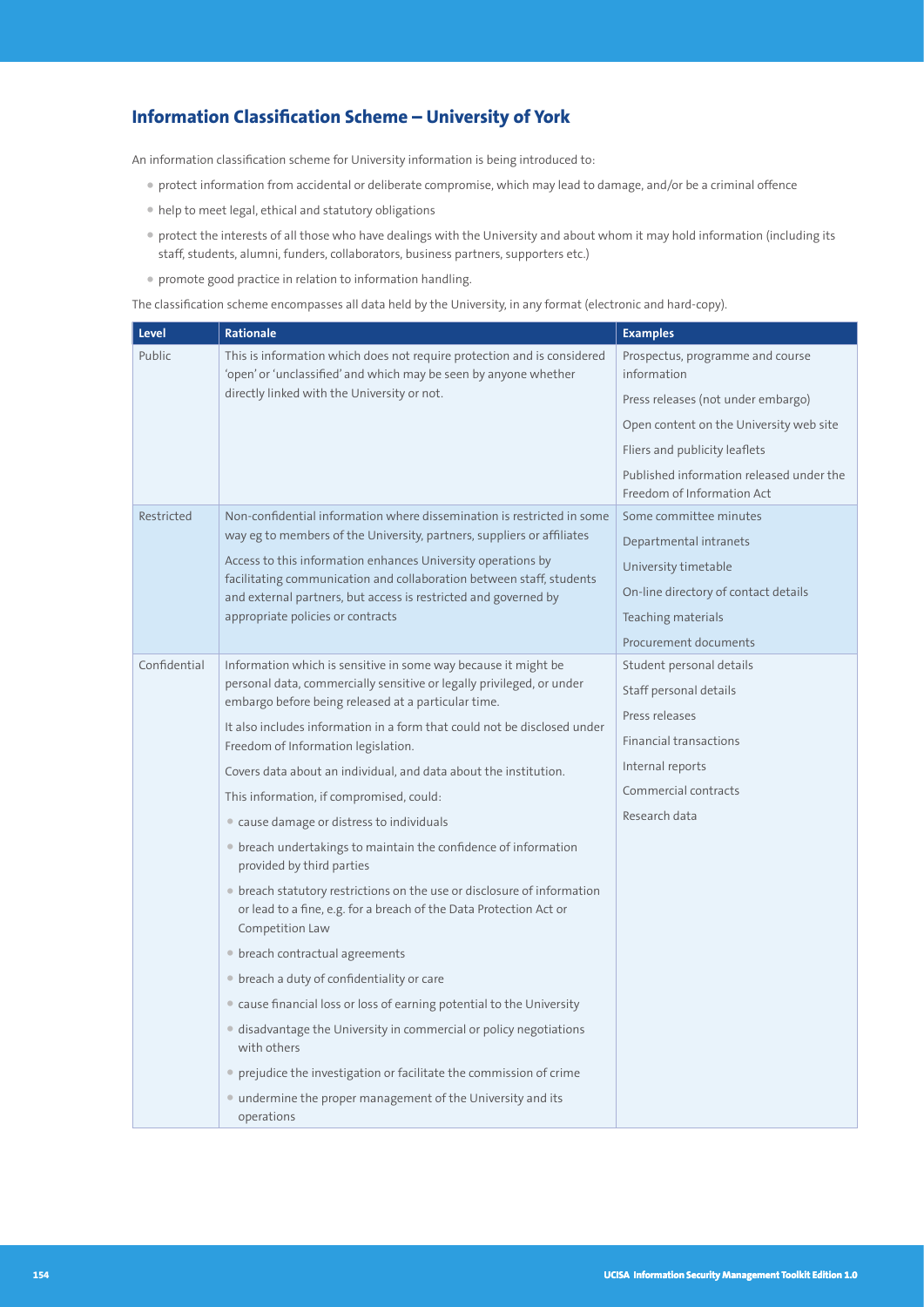Information may also be marked with a descriptor, which identifies the reason why the classification is applied. The expiry date for the current level may also be given. For example:

- Confidential personal
- Confidential commercially sensitive
- Confidential exams expires 1 July 2013 and becomes public

Qualifying descriptors may also be used to incorporate/map to protective markings from other classification schemes, where staff are working with external partners, data and schemes (e.g. the Government Protective Marking Scheme). For example: Confidential - GPMS Secret

| <b>Class</b> | <b>Description</b>                                                                                                                                                                                      | <b>Storage</b>                                                                                                                                       | <b>Dissemination and</b><br>access                                                                                                                                                                                                                                                                                                                                                                                                        | <b>Exchange and</b><br>collaboration                                                                                                                                                                                                                         | <b>Disposal</b>                                                                                                                                                                                                                                                                                                                                             |
|--------------|---------------------------------------------------------------------------------------------------------------------------------------------------------------------------------------------------------|------------------------------------------------------------------------------------------------------------------------------------------------------|-------------------------------------------------------------------------------------------------------------------------------------------------------------------------------------------------------------------------------------------------------------------------------------------------------------------------------------------------------------------------------------------------------------------------------------------|--------------------------------------------------------------------------------------------------------------------------------------------------------------------------------------------------------------------------------------------------------------|-------------------------------------------------------------------------------------------------------------------------------------------------------------------------------------------------------------------------------------------------------------------------------------------------------------------------------------------------------------|
| Public       | University<br>information that<br>can be seen by<br>anyone.                                                                                                                                             | Electronic<br>information should<br>be stored using<br>UoY provided<br>IT facilities to<br>ensure appropriate<br>management, back-<br>up and access. | Information can be<br>shared via the web<br>without requiring<br>a UoY username.<br>Electronic and hard<br>copy information<br>can be circulated<br>freely subject to<br>applicable laws<br>e.g. copyright,<br>contract,<br>competition<br>May be accessed<br>remotely and<br>via portable<br>and mobile<br>devices without<br>encryption.                                                                                                | Information can<br>be exchanged via<br>email or file sharing<br>without needing<br>encryption.                                                                                                                                                               | Electronic<br>information should<br>be deleted using<br>normal file<br>deletion processes<br>in accordance<br>with any retention<br>schedule.<br>Printed copy should<br>be disposed of<br>via the University<br>paper recycling<br>scheme and in<br>accordance with<br>any retention<br>schedule.                                                           |
| Restricted   | Non-confidential<br>information where<br>dissemination<br>is restricted in<br>some way e.g.<br>information<br>restricted to<br>members of the<br>University, a<br>committee, project<br>or partnership. | Electronic and<br>paper-based<br>Information must<br>be stored using UoY<br>provided facilities.                                                     | Information can<br>be shared via the<br>web but the user<br>must provide UoY<br>authentication.<br>Electronic<br>and hard copy<br>information can<br>be circulated on<br>a need-to-know<br>basis to University<br>members subject<br>to applicable laws<br>(e.g. copyright)<br>and University<br>Regulations<br>May be accessed<br>remotely and via<br>disk-encrypted<br>portable and<br>mobile devices<br>without further<br>encryption. | Information can be<br>sent in unencrypted<br>format via email.<br>Information can be<br>shared using UoY IT<br>facilities e.g. wiki,<br>shared filestore.<br>Information can<br>be printed and<br>circulated via the<br>University internal<br>mail service. | Electronic<br>equipment holding<br>this information<br>must be disposed<br>of using the<br>University secure<br>IT waste disposal<br>service and in<br>accordance with<br>any retention<br>schedule.<br>Printed copy should<br>be disposed of<br>via the University<br>confidential waste<br>scheme and in<br>accordance with<br>any retention<br>schedule. |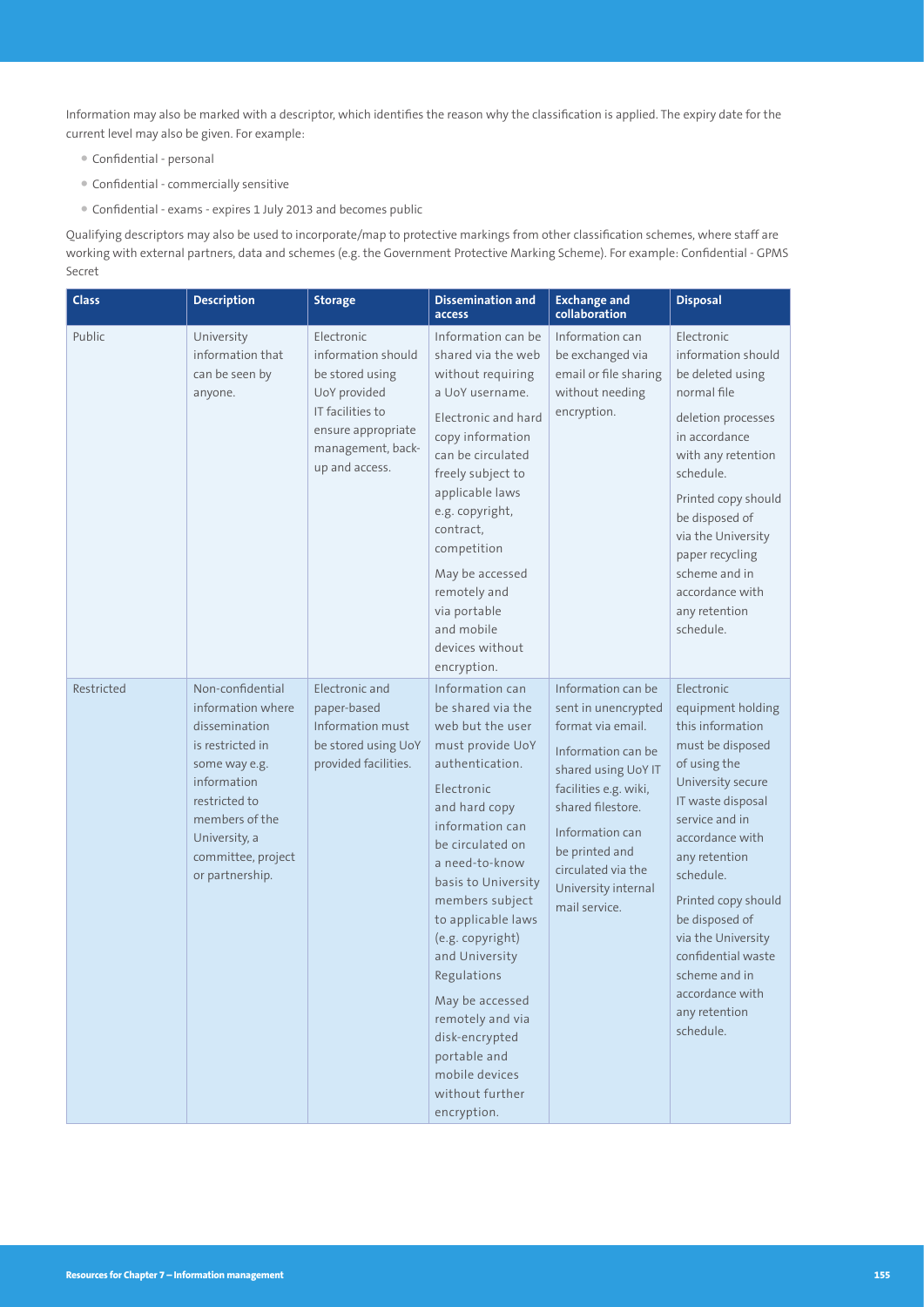| <b>Class</b> | <b>Description</b>                                                                                                                                                                                                                                                                                                                                                             | <b>Storage</b>                                                                                                                                                                                                                                                                                                 | <b>Dissemination and</b><br>access                                                                                                                                                                                                                                                                                                                                                                                                                                                                                                                                                                                                                                                                                   | <b>Exchange and</b><br>collaboration                                                                                                                                                                                                                                                                                                                                                                                                                                                                                                                                                                                                                                                                                                                                                                                                                                                                                                          | <b>Disposal</b>                                                                                                                                                                                                                                                                                                                                                                                                                                                                   |
|--------------|--------------------------------------------------------------------------------------------------------------------------------------------------------------------------------------------------------------------------------------------------------------------------------------------------------------------------------------------------------------------------------|----------------------------------------------------------------------------------------------------------------------------------------------------------------------------------------------------------------------------------------------------------------------------------------------------------------|----------------------------------------------------------------------------------------------------------------------------------------------------------------------------------------------------------------------------------------------------------------------------------------------------------------------------------------------------------------------------------------------------------------------------------------------------------------------------------------------------------------------------------------------------------------------------------------------------------------------------------------------------------------------------------------------------------------------|-----------------------------------------------------------------------------------------------------------------------------------------------------------------------------------------------------------------------------------------------------------------------------------------------------------------------------------------------------------------------------------------------------------------------------------------------------------------------------------------------------------------------------------------------------------------------------------------------------------------------------------------------------------------------------------------------------------------------------------------------------------------------------------------------------------------------------------------------------------------------------------------------------------------------------------------------|-----------------------------------------------------------------------------------------------------------------------------------------------------------------------------------------------------------------------------------------------------------------------------------------------------------------------------------------------------------------------------------------------------------------------------------------------------------------------------------|
| Confidential | Information which<br>is sensitive in some<br>way because it may<br>be personal data,<br>commercial or legal<br>information, or be<br>under embargo<br>prior to wider<br>release.<br>Includes data about<br>individuals, and<br>data about the<br>institution.<br>May also include<br>data provided to<br>the University by<br>other organisations<br>e.g. research<br>datasets | Information must<br>be stored using UoY<br>IT facilities. Portable<br>devices must have<br>full disk encryption.<br>Unencrypted<br>removable media<br>(e.g. USB sticks)<br>must not be used.<br>Encrypted<br>removable<br>media are not<br>permitted without<br>undertaking<br>evaluation of other<br>options. | Access to<br>confidential data<br>must be strictly<br>controlled by the<br>Data Owner who<br>should conduct<br>regular access<br>reviews.<br>Some types of<br>confidential<br>information may<br>be shared with<br>authorised users<br>via UoY IT facilities.<br>including remote<br>access, subject to<br>UoY authentication.<br>For web access<br>encryption must be<br>used.<br>Confidential<br>data must not be<br>extracted from<br>University IT<br>systems and stored<br>on local IT systems.<br>If a portable device<br>(e.g. a laptop, tablet<br>or phone) is used<br>to access University<br>confidential<br>information, the<br>device must be<br>encrypted and<br>require a password<br>or PIN to access | The method<br>to be used for<br>exchanging<br>confidential<br>information must<br>take account of<br>the nature and<br>volume of the data<br>to be exchanged<br>so that the impact<br>of inappropriate<br>disclosure can<br>be assessed and<br>an appropriate<br>method selected.<br>Confidential data<br>must be encrypted<br>prior to exchange.<br>Exchange must be<br>conducted using<br>UoY provided<br>facilities.<br>Duplicate copies<br>of confidential<br>information<br>must be avoided.<br>Where copies<br>are necessary<br>the protective<br>marking must be<br>carried with the<br>data. Where paper<br>copies are required<br>for circulation or<br>sharing, secure<br>delivery methods<br>must be used.<br>Paper and<br>electronic copies<br>must be marked<br>'Confidential'<br>and the intended<br>recipients clearly<br>indicated. An<br>optional descriptor,<br>to state the reason<br>for confidentiality,<br>may be used. | Electronic<br>equipment holding<br>this information<br>must be disposed<br>of using the<br>University secure<br>IT waste disposal<br>service and in<br>accordance with<br>any retention<br>schedule.<br>Printed copy should<br>be disposed of in<br>accordance with<br>any retention<br>schedule via<br>the University<br>confidential<br>waste scheme<br>or departmental<br>shredding facilities.<br>Large<br>accumulations of<br>data should not<br>be downloaded or<br>copied. |

#### **Examples of documents that may be marked PUBLIC**

All documents that are published under the University's Freedom of Information Act Publication Scheme, for example the Annual Report and Financial Statements; policies once they are approved, minutes and papers of Court, Council and other committees. Note that documents marked 'Public' may not be re-classified to any other level, but that documents in the two other levels are likely, over time, to move into the 'Public' classification.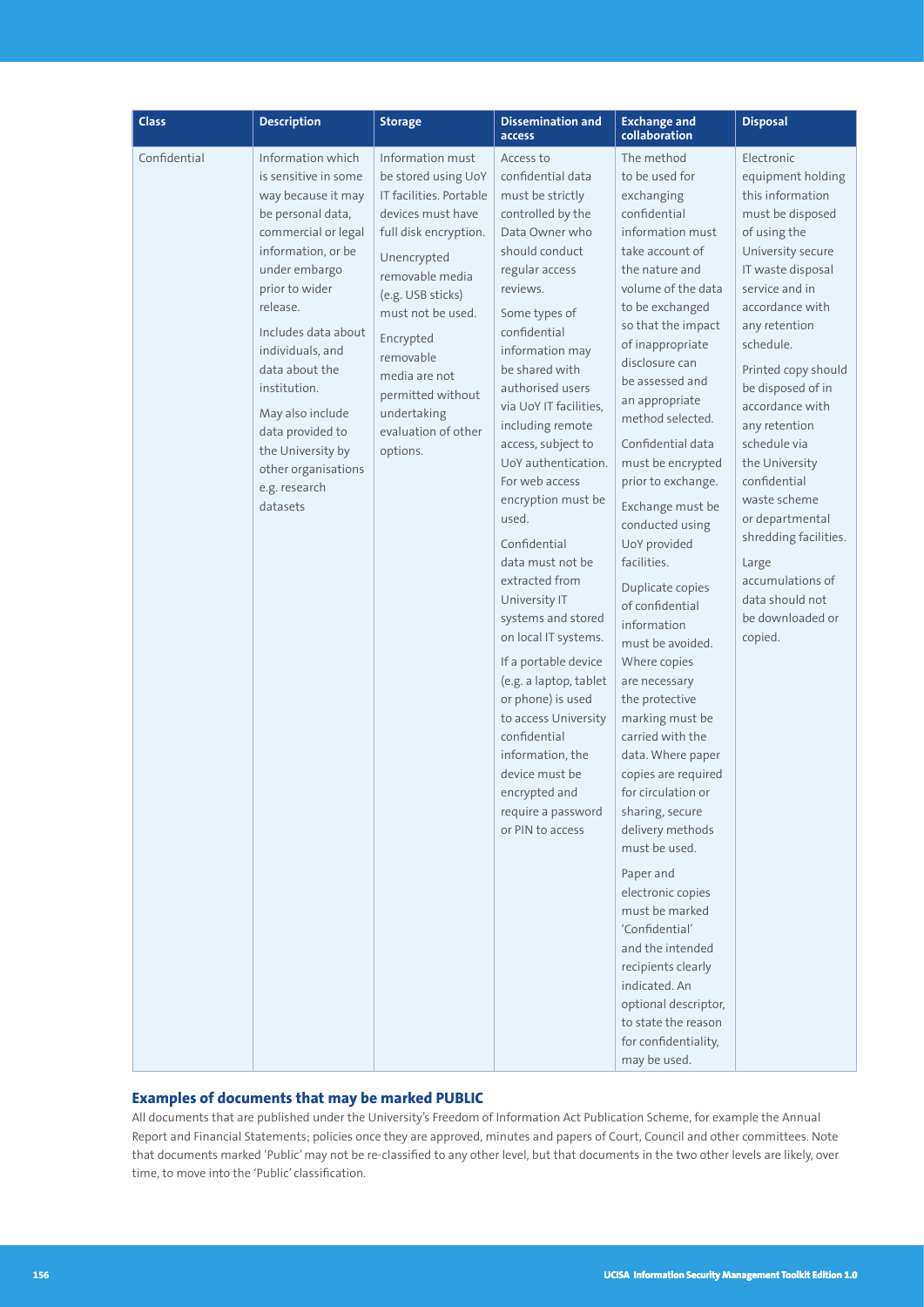#### **Examples of documents that may be marked RESTRICTED**

Such documents might include internal briefing papers. The documents may be restricted to the University, or to a group in it, or to a group in the University and an external partner. Note that documents marked 'Restricted' might lose this marking over time.

#### **Examples of documents that may be marked CONFIDENTIAL**

This is the highest level of marking, and, for some documents, might persist for considerable periods of time. It is advisable to note clearly the group who may have access to such documents. Such documents might include papers relating to possible redundancies, patient-level research data, data that is commercially sensitive to a project or a company providing research funds, and data relating to living individuals, whether employees of this University or not.

#### **Examples of documents that move through ALL THREE marking levels**

Exam scripts start their life as 'Restricted'; once the exam has been held they might become 'Confidential' (to the University and its students, to protect intellectual property in module design and examination) for a period of years, and then become 'Public' as their sensitivity declines over time.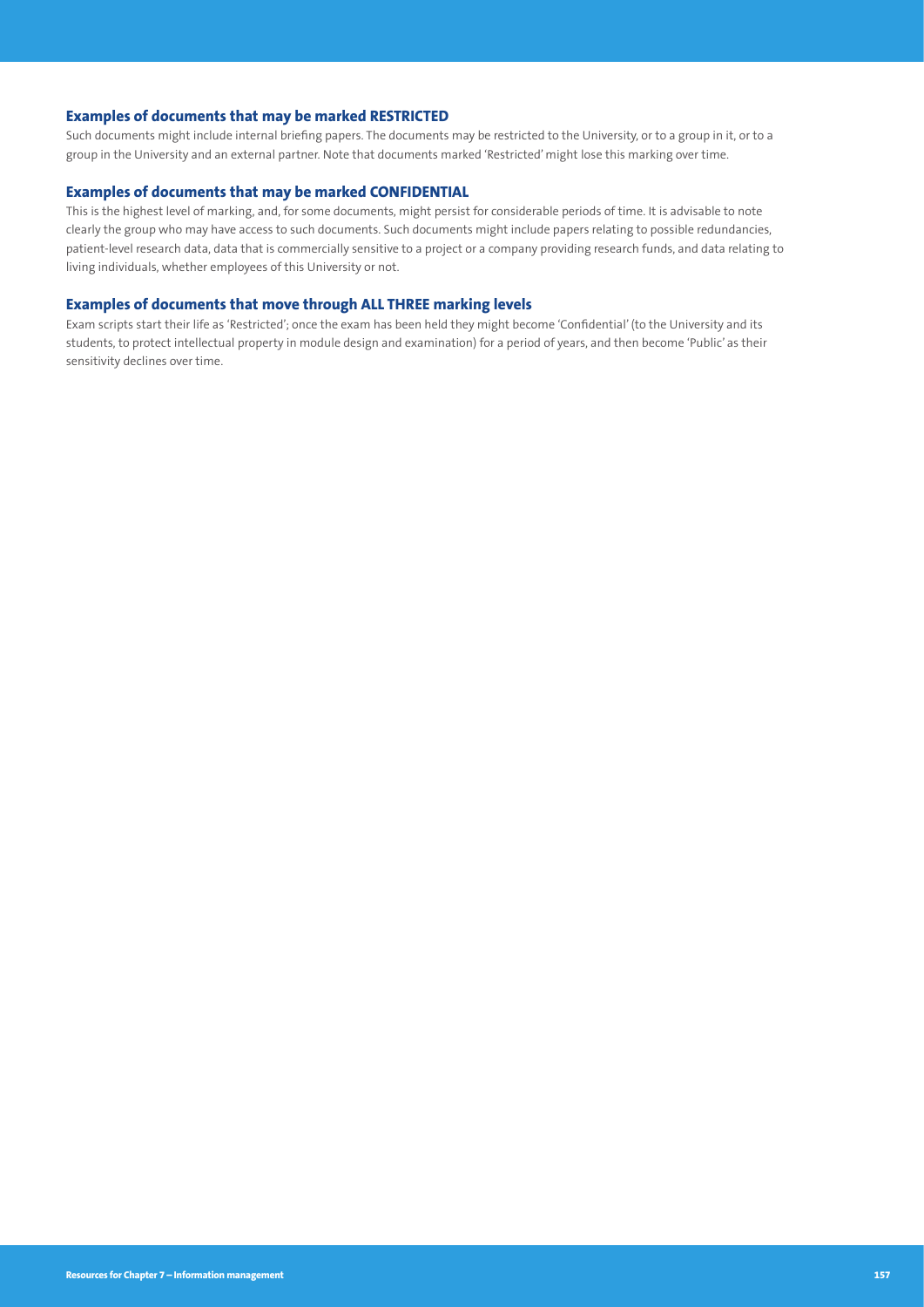## **Development of an Information Classification and Handling Policy – Cardiff University, case study**

#### **Introduction**

As part of the University-wide Information Security Framework Programme following ISO/IEC 27001 principles, we identified the need to establish an Information Classification, i.e. a University-wide system of categorising information in relation to its sensitivity and confidentiality, together with associated rules for the handling of each category of information in order to ensure the appropriate level of security (confidentiality, integrity and availability) could be applied.

#### **Information Classification Development**

A review of other universities' classification systems was undertaken as well as those of our key partners such as the NHS and government. Both the NHS and the government's classifications were under review at the time and what was in place could not for various reasons simply be transplanted to the University setting. Whilst a few universities had developed classifications with elements that we liked there was not one single scheme, at the time that we wished to follow in its entirety. Instead it was decided to develop our own classification looking to:

- keep it simple,
- make the labels intuitive and
- base it on impact of disclosure or loss and align this with our newly defined risk assessment impact scales.

We originally came up with a 4 point scale – with two categories relating to confidentiality ('Highly Confidential' and 'Confidential') and one category relating to criticality/integrity ('Protect'). The fourth category was Non-Classified. It became obvious after a short while however that the Protect category did not work in the same way as the other two classified categories so we decided to drop it as a category in itself and build in the relevant criticality/integrity policy considerations into each of the other categories.

A conscious decision was taken not to treat Personal Data or Sensitive Personal Data (as defined by the Data Protection Act) as a categories in themselves as the impact of disclosure did not always correlate. Some Sensitive Personal Data and much Personal Data is already public domain and not therefore 'sensitive' or confidential at all. We wanted to keep the focus of the categories on the scale of impact of inappropriate disclosure on the institution, groups or the individual. The definitions of the two classified categories (Highly Confidential and Confidential) were designed to include both confidential personal data (such as salaries) and confidential nonpersonal data (such as competitive business strategy, security codes, etc.).

Examples were given for each category. The short definitions of the categories are below:

- **C1 Highly Confidential**  Has the potential to cause serious damage or distress to individuals or serious damage to the University's interests if disclosed inappropriately
- **C2 Confidential** Has the potential to cause a negative impact on individuals' or the University's interests (but not falling into C1)
- **NC Not Classified** Information not falling into either of the Classified categories

#### **Policy**

Having got the Programme Steering group to approve the Information Classification we then developed a handling rules and a supporting policy. It was determined that the scope of the policy would cover all information held by and on behalf of the University and the handling rules would apply to members of the University and to third parties handling University information. We also decided that where the University holds information on behalf of another organisation with its own information classification agreement shall be reached as to which set of handling rules shall apply – acknowledging that some data handling requirements from external organisations may be very stringent and require specific security arrangements to be put in place.

#### **Handling Rules development**

The Handling Rules were then drawn up to set out the aspirational policy in relation to the handling of University information depending upon whether that information is classified (Highly Confidential C1 or Confidential C2) or not, where and how (i.e. paper or electronic) it is held, and the environmental context. The rules attempt to address the variance in risks associated with the different combinations of information, format or device, and environment. As well as the University context, the document covers the rules around use of personal devices in respect of classified information as well as non-University owned applications that staff may wish to use to transfer or hold University information. The University is currently reviewing 'Bring Your Own Device' which is widely used by staff, so the draft Handling Rules had to attempt to introduce some level of security to the riskiest types of remote and mobile working without an outright ban on BYOD. The rules were drawn up with a view to the existing state of security controls at the time as well as known future improvements, so they contain statements such as 'avoid download' and 'read only' on personal devices where we know we can't currently stop this use but wish to discourage it. We tried to make the security controls consistent between paper and digital information so that Highly Confidential information was treated with equal concern whether it was in hard copy files or on a laptop. It was also important that the rules were presented in a user friendly format and work well on the web.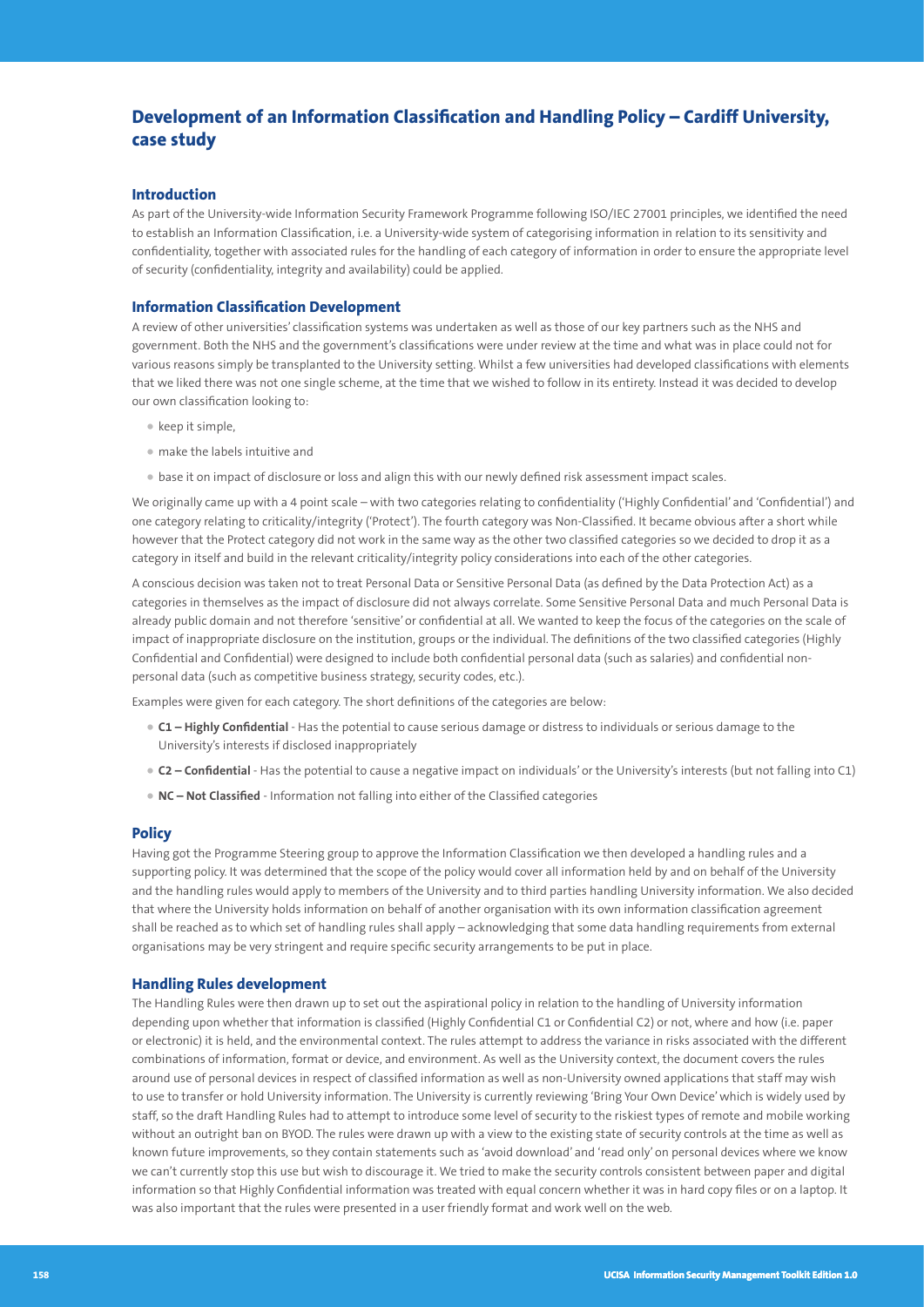#### **Consultation**

The draft Handling Rules were developed by a small project team involving staff from both Governance and IT, then posted on an internal collaborative community which included senior representatives of the Colleges and Professional Services as well as School Managers and local IT representatives working closely with academics. Over 100 members of the community downloaded the file and 18 staff provided a total of over 50 comments. All comments were helpful and supportive of the aims of the document. A feedback table was compiled indicating what action had been taken in response to the comments received, and this was made available to the community.

#### **Approval and Equality Impact Assessment**

The draft Handling Rules were presented to the Steering Group and the University's Executive Board. It was noted that there would be some financial implications in terms of: a) future procurement of equipment that meets a minimum security specification and b) demands for University equipment to be purchased to replace personally owned equipment. In accordance with the Equality Act we also undertook an Equality Impact Assessment of the rules. This found a likely adverse impact on specific protected characteristic groups if they were currently using personally owned equipment to handle Classified (C1 or C2) information in the context of institutionally approved flexible working/reasonable adjustment. The proposed mitigation involves the prioritisation of provision of appropriate University owned equipment for those affected staff.

The draft Handling Rules are currently approved only as guidelines until such time as the programme has delivered some specific tools (such as enterprise encryption and a secure but user friendly file sync and share alternative) to support the more aspirational statements. Other tools may enable more differentiation between the rules relating to C1 and C2 information. In addition we will add in disposal and printing as handling processes that are currently not included and continue to gather feedback on the practical aspects of implementation. At this point the 'Handling Rules' will be reviewed, turned into enforceable policy and promoted through mandatory information security training. We will also develop a similar, but different document for contractors' use of University information.

The Information Classification policy and draft Handling Rules are available here: <http://sites.cardiff.ac.uk/isf/handling/>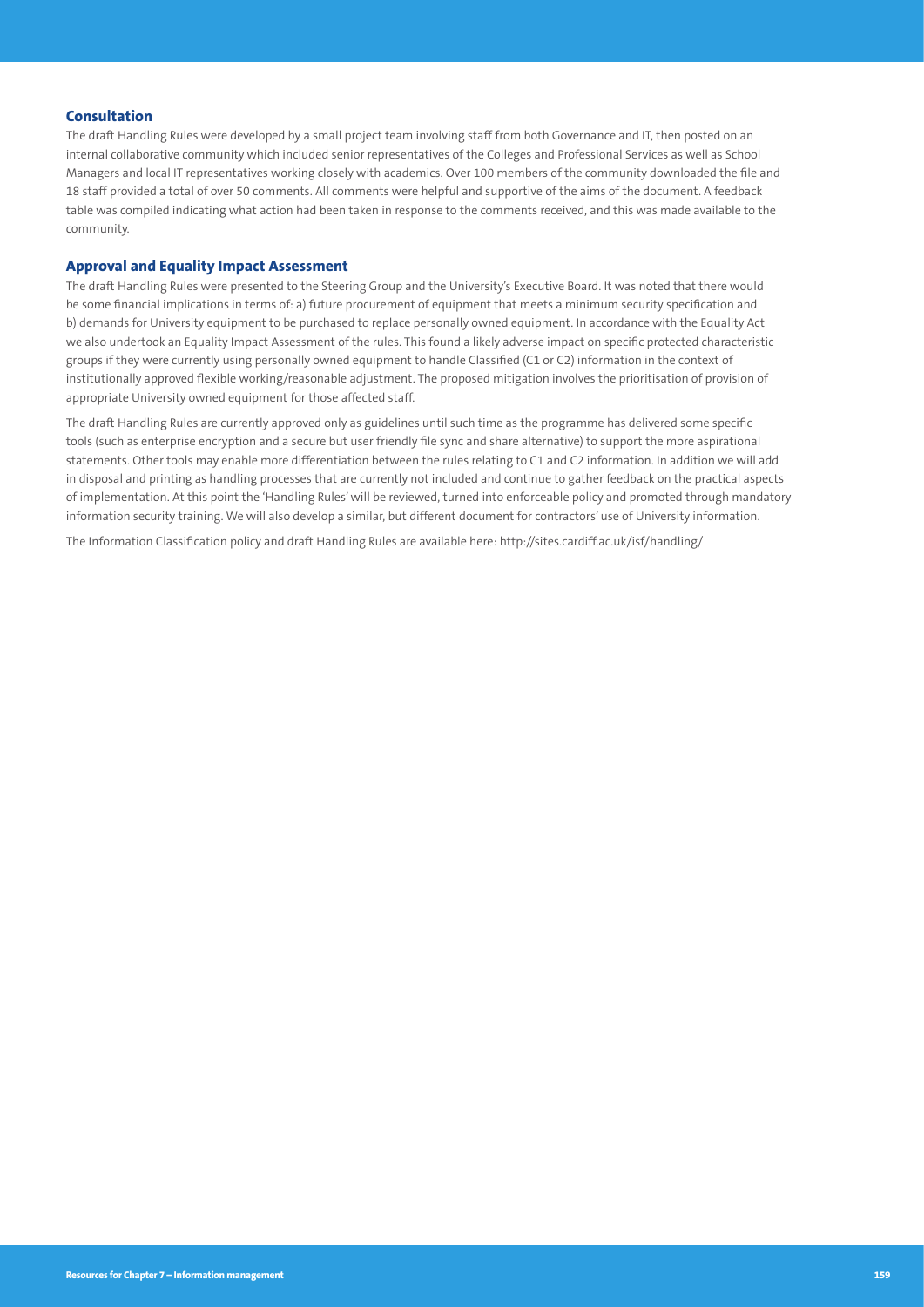## **Information Classification and Handling Policy – Cardiff University**

#### **1 Purpose**

The purpose of this policy is to establish a University-wide system of categorising information in relation to its sensitivity and confidentiality, and to define associated rules for the handling of each category of information in order to ensure the appropriate level of security (confidentiality, integrity and availability) of that information.

#### **2 Scope**

This policy covers all information held by and on behalf of Cardiff University and the handling rules shall apply to members of the University and to third parties handling University information. Where the University holds information on behalf of another organisation with its own information classification agreement shall be reached as to which set of handling rules shall apply.

#### **3 Relationship with existing policies**

This policy forms part of the Information Security Management Framework. It should be read in conjunction with the Information Security Policy and all supporting policies.

#### **4 Policy Statement**

All members of Cardiff University and third parties who handle information on behalf of Cardiff University have a personal responsibility for ensuring that appropriate security controls are applied in respect of the information they are handling for the University. Appropriate security controls may vary according to the classification of the information and the handling rules for the relevant category shall be followed.

#### **5 Policy**

- 5.1 All information held by or on behalf of Cardiff University shall be categorised according to the Information Classification (Annex 1). The categorisation shall be determined by the originator of the information and all information falling into the classified categories shall be marked as such.
- 5.2 Information shall be handled in accordance with the Information Handling Rules (Annex 2) and where information falls within more than one category, the higher level of protection shall apply in each case
- 5.3 Where a third party will be responsible for handling information on behalf of Cardiff University, the third party shall be required by contract to adhere to this policy prior to the sharing of that information
- 5.4 Where the University holds information on behalf of another organisation with its own information classification, written agreement shall be reached as to which set of handling rules shall apply prior to the sharing of that information

#### **6 Responsibilities**

- 6.1 The Senior Information Risk Owner shall ensure that the Information Classification and associated Handling Rules are reviewed regularly to ensure they remain fit for purpose.
- 6.2 It shall be the responsibility of every individual handling information covered by this policy, to mark classified material as such, to apply the appropriate handling rules to each category of information, and to seek clarification or advice from a line manager or the Information Security Co-ordinator where they are unsure as to how to label or handle information.
- 6.3 All members of the University shall report issues of concern in relation to the application of this policy, including alleged non-compliance, to the Information Security Co-ordinator.

#### **7 Compliance**

Breaches of this policy may be treated as a disciplinary matter dealt with under the University's staff disciplinary policies or the Student Disciplinary Code as appropriate. Where third parties are involved breach of this policy may also constitute breach of contract.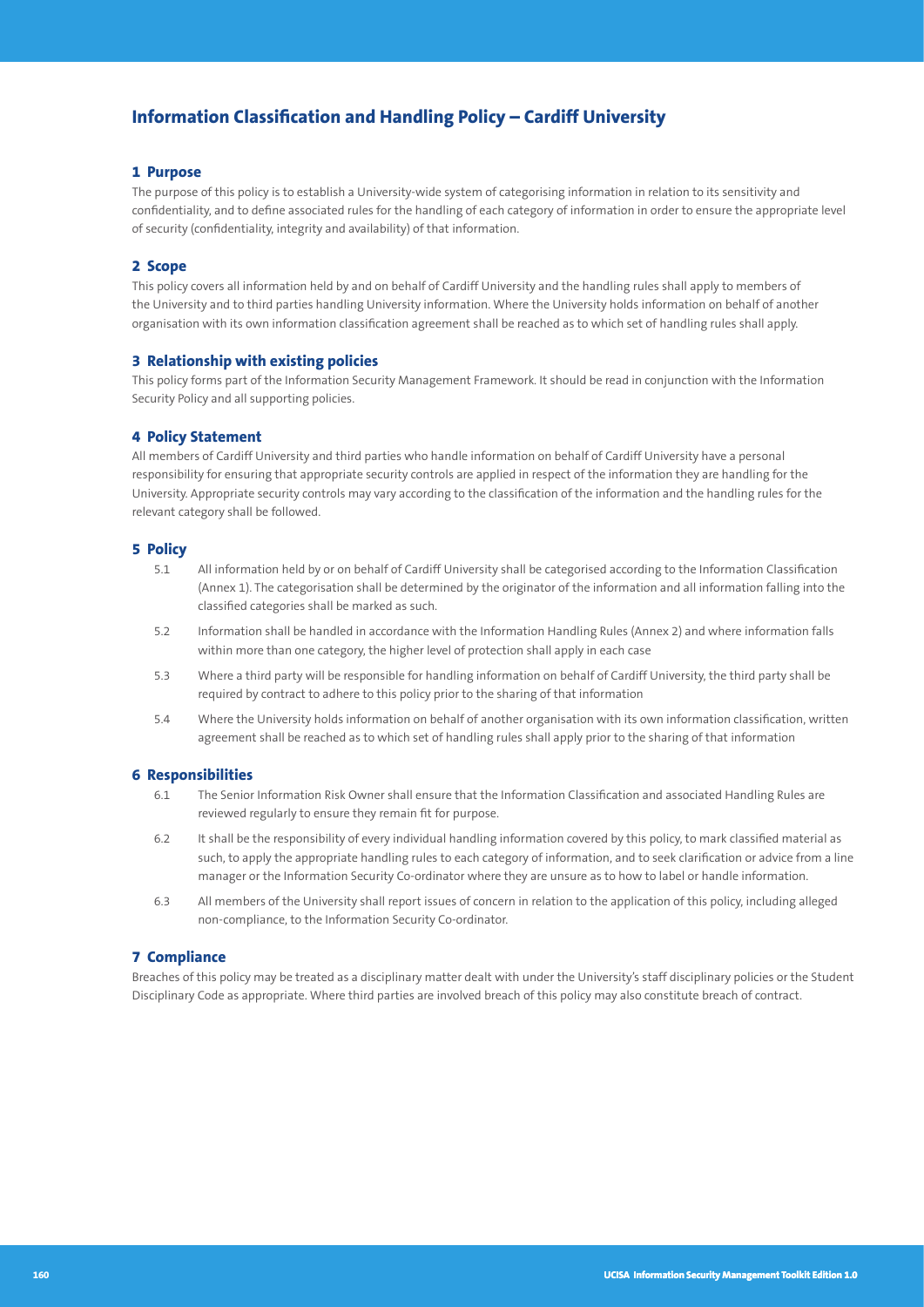## **Annex 1 – Information Classification v2**

| <b>Category Title</b>       | <b>Classified C1</b>                                                                                                                                                                                                                                                                                                                                                                                                                                                                                                                                                                                                                                                                                                                                                                                                                                                                                  | <b>Classified C2</b>                                                                                                                                                                                                                                                                                                                                                                                                                                                                                                                                                                                                                                                                                                                                                                                          | <b>NC</b>                                                                                                                                                                                                           |
|-----------------------------|-------------------------------------------------------------------------------------------------------------------------------------------------------------------------------------------------------------------------------------------------------------------------------------------------------------------------------------------------------------------------------------------------------------------------------------------------------------------------------------------------------------------------------------------------------------------------------------------------------------------------------------------------------------------------------------------------------------------------------------------------------------------------------------------------------------------------------------------------------------------------------------------------------|---------------------------------------------------------------------------------------------------------------------------------------------------------------------------------------------------------------------------------------------------------------------------------------------------------------------------------------------------------------------------------------------------------------------------------------------------------------------------------------------------------------------------------------------------------------------------------------------------------------------------------------------------------------------------------------------------------------------------------------------------------------------------------------------------------------|---------------------------------------------------------------------------------------------------------------------------------------------------------------------------------------------------------------------|
|                             | <b>HIGHLY CONFIDENTIAL</b>                                                                                                                                                                                                                                                                                                                                                                                                                                                                                                                                                                                                                                                                                                                                                                                                                                                                            | <b>CONFIDENTIAL</b>                                                                                                                                                                                                                                                                                                                                                                                                                                                                                                                                                                                                                                                                                                                                                                                           | <b>Non-Classified</b>                                                                                                                                                                                               |
| Description                 | Has the potential to cause<br>serious damage or distress to<br>individuals or serious damage<br>to the University's interests if<br>disclosed inappropriately<br>Refer to Impact levels of 'high' or<br>'major' on the Risk Measurement<br>Criteria<br>• Data contains highly<br>sensitive private information<br>about living individuals<br>and it is possible to identify<br>those individuals e.g. Medical<br>records, serious disciplinary<br>matters<br>• Non-public data relates to<br>business activity and has<br>potential to seriously affect<br>commercial interests and/<br>or the University's corporate<br>reputation e.g. REF strategy<br>. Non-public information that<br>facilitates the protection of<br>individuals' personal safety<br>or the protection of critical<br>functions and key assets e.g.<br>access codes for higher risk<br>areas, University network<br>passwords. | Has the potential to cause a<br>negative impact on individuals'<br>or the University's interests (but<br>not falling into C1)<br>Refer to Impact levels 'Minor'<br>or 'Moderate' on the Risk<br>Measurement Criteria<br>• Data contains private<br>information about living<br>individuals and it is possible<br>to identify those individuals<br>e.g. individual's salaries,<br>student assessment marks<br>• Non-public data relates to<br>business activity and has<br>potential to affect financial<br>interests and/or elements of<br>the University's reputation<br>e.g. tender bids prior to award<br>of contract, exam questions<br>prior to use<br>• Non-public information that<br>facilitates the protection<br>of the University's assets in<br>general e.g. access codes for<br>lower risk areas | <b>Information not falling</b><br>into either of the Classified<br>categories<br>e.g. Current courses, Key<br>Information Sets, Annual Report<br>and Financial Statements,<br>Freedom of Information<br>disclosures |
| Type of protection required | Key security requirements:                                                                                                                                                                                                                                                                                                                                                                                                                                                                                                                                                                                                                                                                                                                                                                                                                                                                            | Key security requirements:                                                                                                                                                                                                                                                                                                                                                                                                                                                                                                                                                                                                                                                                                                                                                                                    | Key security requirement:                                                                                                                                                                                           |
|                             | <b>Confidentiality and integrity</b>                                                                                                                                                                                                                                                                                                                                                                                                                                                                                                                                                                                                                                                                                                                                                                                                                                                                  | <b>Confidentiality and integrity</b>                                                                                                                                                                                                                                                                                                                                                                                                                                                                                                                                                                                                                                                                                                                                                                          | Availability                                                                                                                                                                                                        |
|                             | This information requires<br>significant security measures,<br>strictly controlled and limited<br>access and protection from<br>corruption<br>Back up requirements will need<br>to be considered in relation                                                                                                                                                                                                                                                                                                                                                                                                                                                                                                                                                                                                                                                                                          | This information requires<br>security measures, controlled<br>and limited access and<br>protection from corruption<br>Back up requirements will need<br>to be considered in relation<br>to the importance of the                                                                                                                                                                                                                                                                                                                                                                                                                                                                                                                                                                                              | This information should be<br>accessible to the University<br>whilst it is required for business<br>purposes<br>Back up requirements will need<br>to be considered in relation<br>to the importance of the          |
|                             | to the importance of the<br>information: is it the master<br>copy of a vital record, how<br>difficult would it be to recreate<br>and how much resource would it<br>require to recreate it?                                                                                                                                                                                                                                                                                                                                                                                                                                                                                                                                                                                                                                                                                                            | information: is it the master<br>copy of a vital record, how<br>difficult would it be to recreate<br>and how much resource would it<br>require to recreate it?                                                                                                                                                                                                                                                                                                                                                                                                                                                                                                                                                                                                                                                | information: is it the master<br>copy of a vital record, how<br>difficult would it be to recreate<br>and how much resource would<br>it require to recreate it?                                                      |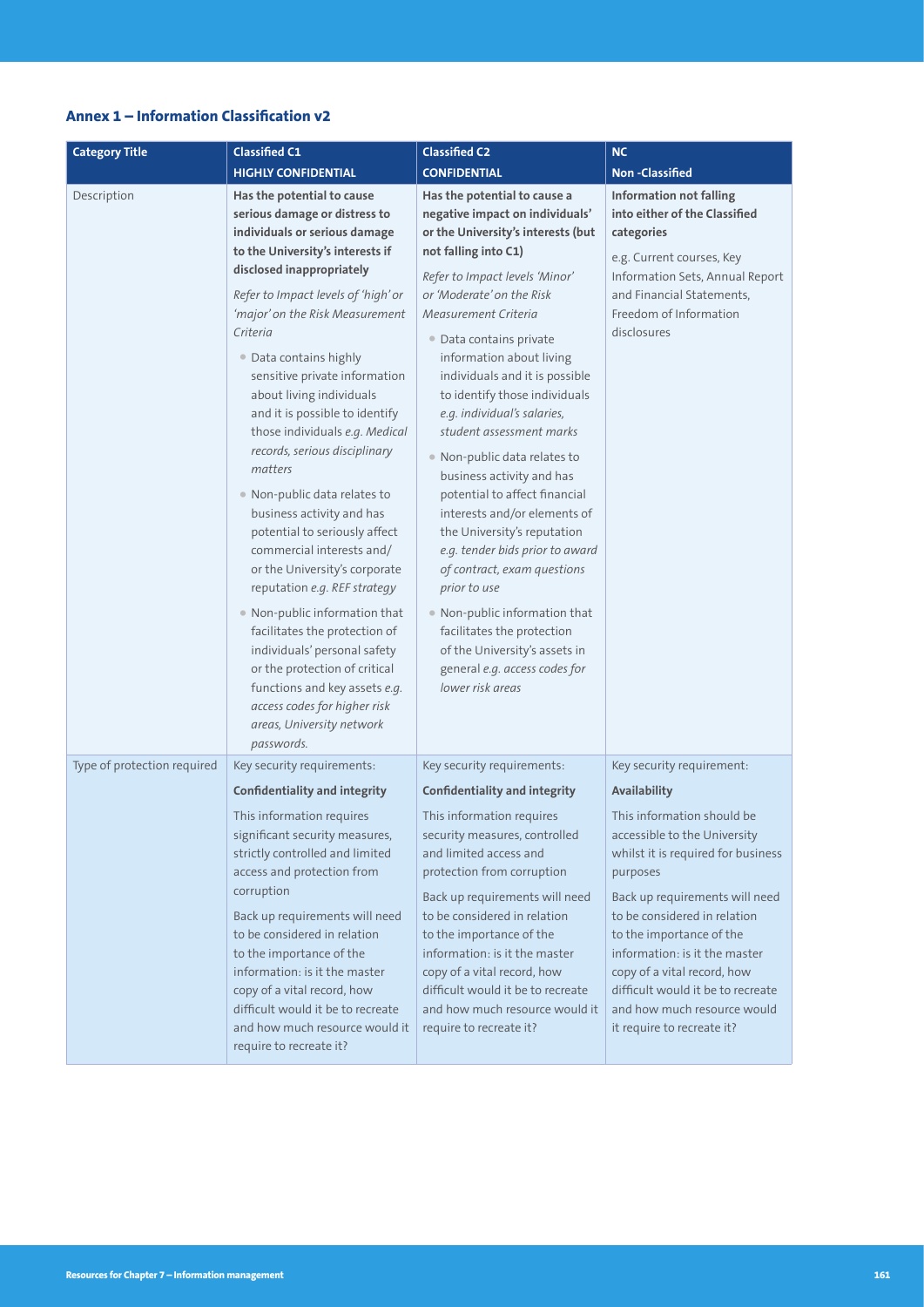#### **Annex 2 – Handling Guidelines v2**

General advice:

- Always aim to keep Classified Information (C1 and C2) within the University's secure environment.
- Where this is not possible consider whether the information can be redacted or anonymised to remove confidential or highly confidential information, thereby converting it to Non-Classified Information (NC).
- Report any potential loss or unauthorised disclosure of Classified Information to the IT Service Desk on 74xxx
- Seek advice on secure disposal of equipment containing Classified Information via the IT Service Desk on 74xxx
- Use the Confidential Waste Service for disposal of paper and small electronic media xxx@cardiff.ac.uk

#### **INFORMATION HANDLING - Electronic/digital information storage**

| Location                                                          | <b>Default</b>                                                                                                                           | <b>Classified C1</b>                                                                                                                                                                                                                                                                                                                                                                                                                      | Classified C2                                                                                                                                                                                                                                                                                                                                                                              | <b>NC</b>                                                                                                                         |
|-------------------------------------------------------------------|------------------------------------------------------------------------------------------------------------------------------------------|-------------------------------------------------------------------------------------------------------------------------------------------------------------------------------------------------------------------------------------------------------------------------------------------------------------------------------------------------------------------------------------------------------------------------------------------|--------------------------------------------------------------------------------------------------------------------------------------------------------------------------------------------------------------------------------------------------------------------------------------------------------------------------------------------------------------------------------------------|-----------------------------------------------------------------------------------------------------------------------------------|
|                                                                   | <b>Features</b>                                                                                                                          | <b>HIGHLY CONFIDENTIAL</b>                                                                                                                                                                                                                                                                                                                                                                                                                | <b>CONFIDENTIAL</b>                                                                                                                                                                                                                                                                                                                                                                        | <b>Non-Classified</b>                                                                                                             |
| Shared R: or S:                                                   | Controlled access $\checkmark$<br>Shared space $\checkmark$<br>Central back-up V<br>Service delivers high<br>availability and resilience | Use restricted access<br>folders<br>Consider:<br>file password protection<br>for most sensitive files                                                                                                                                                                                                                                                                                                                                     | Use restricted access<br>folders or password<br>protect files                                                                                                                                                                                                                                                                                                                              | $\checkmark$                                                                                                                      |
| Home H:                                                           | Controlled access<br>Shared space X<br>Central back-up $\checkmark$<br>Service delivers high<br>availability and resilience              | Consider:<br>file password protection<br>for most sensitive files                                                                                                                                                                                                                                                                                                                                                                         | Consider:<br>file password protection<br>for most sensitive files                                                                                                                                                                                                                                                                                                                          | Consider:<br>Does information<br>need to be shared with<br>colleagues - if so enable<br>folder sharing or move<br>to shared drive |
| School/Department<br>based server                                 | Controlled access ?<br>Shared space ?<br>Central back-up?                                                                                | Seek advice from local IT<br>on default access rights,<br>physical security of<br>server and back-up<br>No storage or creation<br>permitted unless<br>server environment<br>is equivalent to IT<br>Services server security<br>environment)<br>If yes then required to<br>use restricted access<br>mechanisms where<br>online access is shared<br>Consider password<br>protection for most<br>sensitive files<br>Consider:<br>Any back-up | Seek advice from local IT<br>on default access rights,<br>physical security of<br>server and back-up<br>No storage or creation<br>permitted unless<br>server environment<br>is equivalent to IT<br>Services server security<br>environment)<br>If yes then required to<br>use restricted access<br>mechanisms where<br>online access is shared<br>Consider:<br>Any back-up<br>requirements | Consider:<br>Any back-up<br>requirements                                                                                          |
| <b>Other IT Services</b><br>maintained service (e.g.<br>database) | Controlled access $\checkmark$<br>Shared space ?<br>Central back-up $\checkmark$                                                         | requirements<br>Seek advice from IT<br>Services on default<br>access rights<br>Use restricted access<br>mechanisms where<br>online access is shared                                                                                                                                                                                                                                                                                       | Seek advice from IT<br>Services on default<br>access rights<br>Use restricted access<br>mechanisms where<br>online access is shared                                                                                                                                                                                                                                                        | $\checkmark$                                                                                                                      |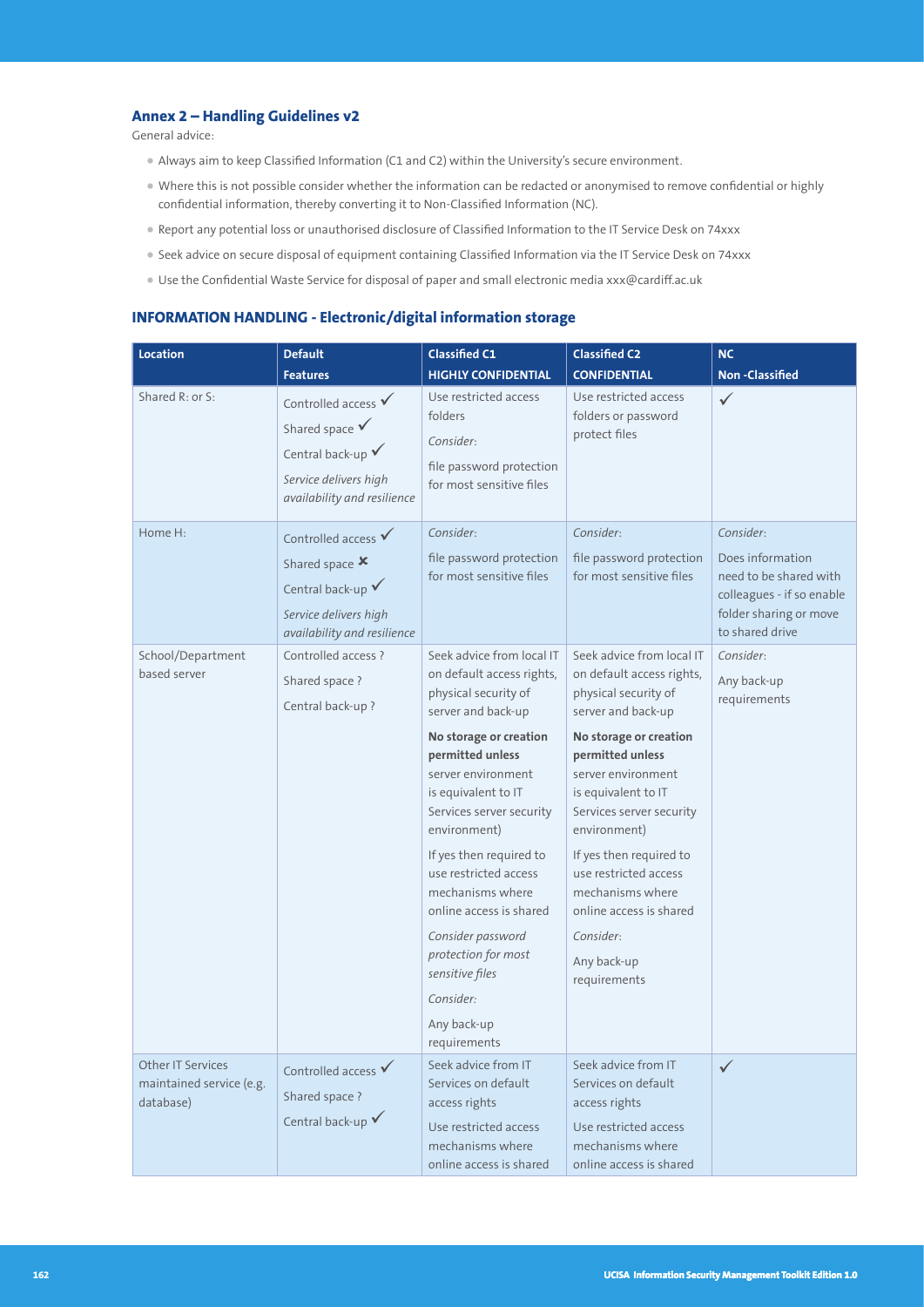## **INFORMATION HANDLING - Electronic/digital information storage**

| <b>Location</b>                                                   | <b>Default</b>                                                                                                                   | <b>Classified C1</b>                                                                                                                                                                                                                                                                      | <b>Classified C2</b>                                                                                                                                                                                                                                                                      | <b>NC</b>                                                                                                                                                                                                                            |
|-------------------------------------------------------------------|----------------------------------------------------------------------------------------------------------------------------------|-------------------------------------------------------------------------------------------------------------------------------------------------------------------------------------------------------------------------------------------------------------------------------------------|-------------------------------------------------------------------------------------------------------------------------------------------------------------------------------------------------------------------------------------------------------------------------------------------|--------------------------------------------------------------------------------------------------------------------------------------------------------------------------------------------------------------------------------------|
|                                                                   | <b>Features</b>                                                                                                                  | <b>HIGHLY CONFIDENTIAL</b>                                                                                                                                                                                                                                                                | <b>CONFIDENTIAL</b>                                                                                                                                                                                                                                                                       | <b>Non-Classified</b>                                                                                                                                                                                                                |
| University desktop PC<br>hard drive C: or D:                      | In non-public areas:<br>Controlled access $\checkmark$<br>Shared space X<br>Central back-up $\bm{x}$                             | Encrypt drive<br>Lock screen when<br>unattended                                                                                                                                                                                                                                           | Either encrypt drive or<br>password protect files<br>Lock screen when<br>unattended                                                                                                                                                                                                       | Lock screen when<br>unattended<br>Consider:<br>Any back-up<br>requirements                                                                                                                                                           |
|                                                                   | In public areas (e.g.<br>Open Access PCs):<br>Controlled access $\boldsymbol{\mathsf{x}}$<br>Shared space X<br>Central back-up X | Use not permitted<br>High risk of incidental<br>disclosure                                                                                                                                                                                                                                | Use not permitted<br>High risk of incidental<br>disclosure                                                                                                                                                                                                                                | Consider:<br>Any back-up<br>requirements                                                                                                                                                                                             |
| Personally owned (e.g.<br>home) desktop PC<br>hard drive C: or D: | Controlled access $x$<br>Shared space ?<br>Central back-up X                                                                     | No storage or creation<br>permitted on device<br>May be used for read<br>only remote connection<br>to access files if used in a<br>private environment.<br>Do not download files<br>to device.<br>Do not leave logged in<br>and unattended<br>Clear browser cache<br>after read only use. | No storage or creation<br>permitted on device<br>May be used for read<br>only remote connection<br>to access files if used in a<br>private environment.<br>Do not download files<br>to device.<br>Do not leave logged in<br>and unattended<br>Clear browser cache<br>after read only use. | No master copy storage<br>permitted<br>May be used for remote<br>connection to access files<br>Do not leave logged in<br>and unattended<br>Created documents<br>must be saved on<br>University network or<br>University owned device |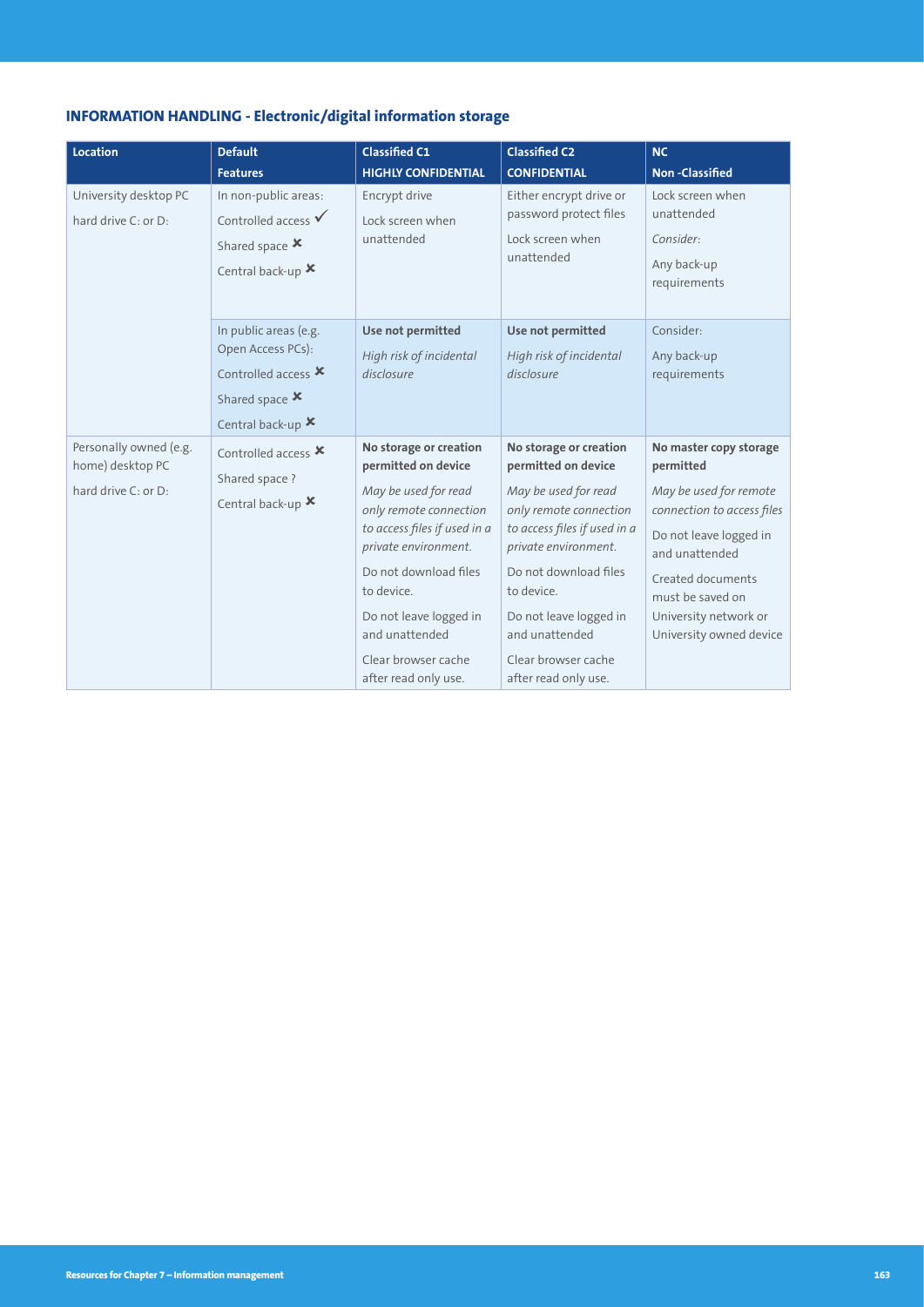| <b>INFORMATION HANDLING - Electronic/digital information storage</b> |  |
|----------------------------------------------------------------------|--|
|----------------------------------------------------------------------|--|

| <b>Location</b>            | <b>Default</b>                                                                                    | <b>Classified C1</b>                                                                                                   | <b>Classified C2</b>                                                                                                   | <b>NC</b>                                                                                          |
|----------------------------|---------------------------------------------------------------------------------------------------|------------------------------------------------------------------------------------------------------------------------|------------------------------------------------------------------------------------------------------------------------|----------------------------------------------------------------------------------------------------|
|                            | <b>Features</b>                                                                                   | <b>HIGHLY CONFIDENTIAL</b>                                                                                             | <b>CONFIDENTIAL</b>                                                                                                    | <b>Non-Classified</b>                                                                              |
| University owned<br>Laptop | Controlled access $\boldsymbol{\mathsf{x}}$<br>Shared space $\boldsymbol{x}$<br>Central back-up X | Encrypt device - use<br>strong password<br>with maximum of 10<br>minutes inactivity<br>until device locks.             | Encrypt device - use<br>strong password<br>with maximum of 10<br>minutes inactivity until<br>device locks.             | Do not use to store<br>master copy of vital<br>records<br>Do not leave logged in<br>and unattended |
|                            |                                                                                                   | Use secure remote<br>connection (e.g. Cardiff<br>Portal or WebDav) to<br>access files and avoid<br>download or storage | Use secure remote<br>connection (e.g. Cardiff<br>Portal or WebDav) to<br>access files and avoid<br>download or storage | Do not share use<br>of device with non-<br>University staff<br>Consider:                           |
|                            |                                                                                                   | Do not use to store<br>master copy of vital<br>records                                                                 | Do not use to store<br>master copy of vital<br>records                                                                 | Any back-up<br>requirements                                                                        |
|                            |                                                                                                   | Do not work on files in<br>public areas                                                                                | Do not work on files in<br>public areas                                                                                |                                                                                                    |
|                            |                                                                                                   | Do not leave logged in<br>and unattended                                                                               | Do not leave logged in<br>and unattended                                                                               |                                                                                                    |
|                            |                                                                                                   | Do not share use of<br>device with non-<br>University staff                                                            | Do not share use<br>of device with non-<br>University staff                                                            |                                                                                                    |
|                            |                                                                                                   | Consider:                                                                                                              | Consider:                                                                                                              |                                                                                                    |
|                            |                                                                                                   | Any back-up<br>requirements                                                                                            | Any back-up<br>requirements                                                                                            |                                                                                                    |
| Personally owned<br>Laptop | Controlled access X<br>Shared space X                                                             | No storage or creation<br>permitted on device                                                                          | No storage or creation<br>permitted on device                                                                          | No master copy storage<br>permitted                                                                |
|                            | Central back-up X                                                                                 | May be used for read<br>only remote connection                                                                         | May be used for read<br>only remote connection                                                                         | May be used for remote<br>connection to access files                                               |
|                            |                                                                                                   | to view files if used in a<br>private environment                                                                      | to view files if used in a<br>private environment                                                                      | Do not leave logged in<br>and unattended                                                           |
|                            |                                                                                                   | Do not download files<br>to device.                                                                                    | Do not download files<br>to device.                                                                                    | Created documents<br>must be saved on                                                              |
|                            |                                                                                                   | Do not leave logged in<br>and unattended                                                                               | Do not leave logged in<br>and unattended                                                                               | University network or<br>University owned device                                                   |
|                            |                                                                                                   | Clear browser cache<br>after read only use.                                                                            | Clear browser cache<br>after read only use.                                                                            |                                                                                                    |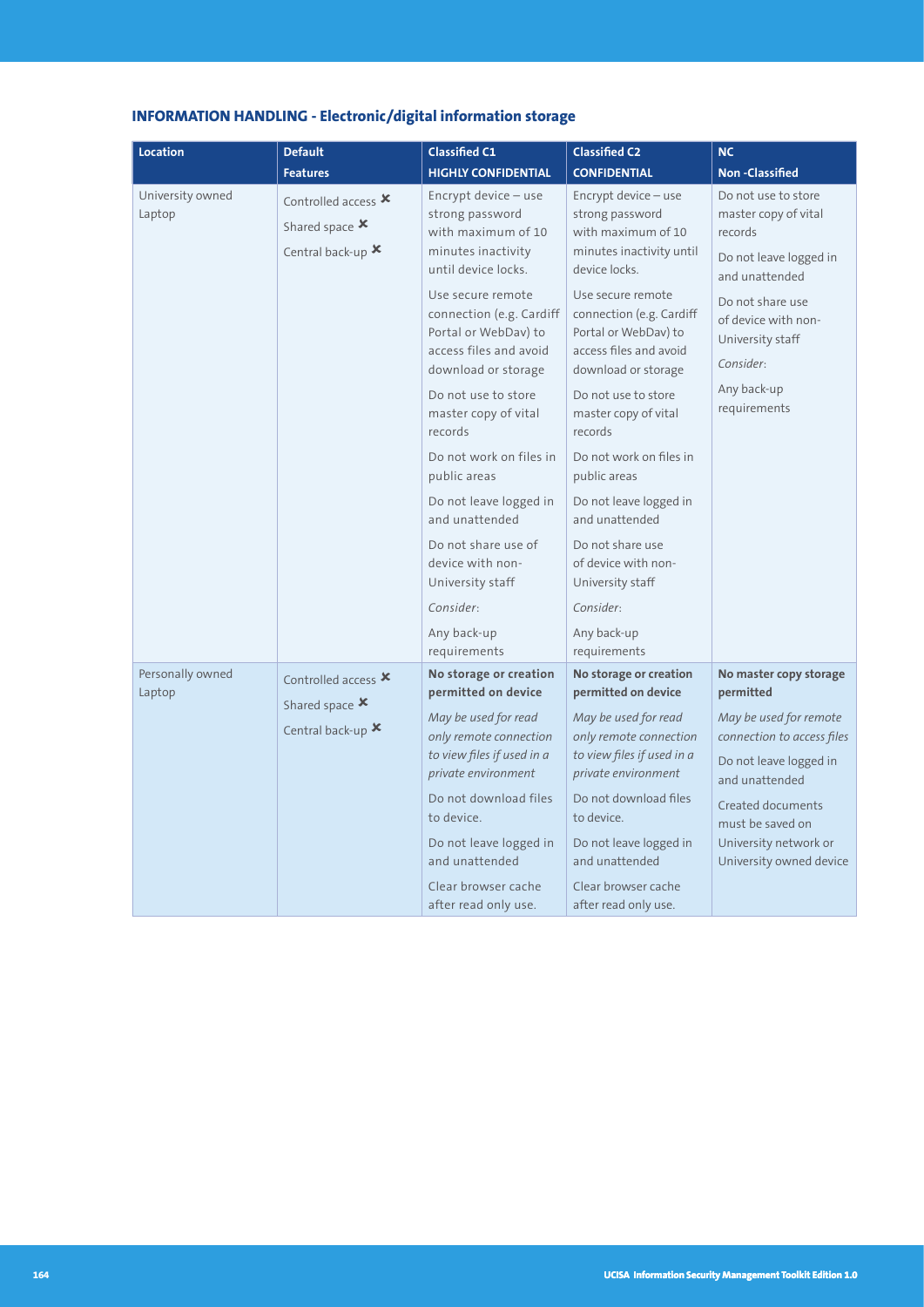## **INFORMATION HANDLING - Electronic/digital information storage**

| <b>Location</b>                          | <b>Default</b>                                                           | <b>Classified C1</b>                                                                                                                                                    | <b>Classified C2</b>                                                                                                                                             | <b>NC</b>                                                                                                                                         |
|------------------------------------------|--------------------------------------------------------------------------|-------------------------------------------------------------------------------------------------------------------------------------------------------------------------|------------------------------------------------------------------------------------------------------------------------------------------------------------------|---------------------------------------------------------------------------------------------------------------------------------------------------|
|                                          | <b>Features</b>                                                          | <b>HIGHLY CONFIDENTIAL</b>                                                                                                                                              | <b>CONFIDENTIAL</b>                                                                                                                                              | <b>Non-Classified</b>                                                                                                                             |
| Personally owned<br>Smartphone or tablet | Controlled access ?<br>Shared space $\boldsymbol{x}$                     | No storage or creation<br>permitted on device                                                                                                                           | No storage or creation<br>permitted on device                                                                                                                    | No master copy storage<br>permitted                                                                                                               |
|                                          | Central back-up X                                                        | May be used for read<br>only remote connection<br>to access files if used in<br>a private environment<br>Device to be protected<br>by strong password,                  | May be used for read<br>only remote connection<br>to access files if used in a<br>private environment<br>Device to be protected<br>by strong password,           | May be used for remote<br>connection to access files<br>Created documents<br>must be saved on<br>University network or<br>University owned device |
|                                          |                                                                          | with maximum of 10<br>minutes inactivity<br>until device locks.                                                                                                         | with maximum of 10<br>minutes inactivity until<br>device locks.                                                                                                  |                                                                                                                                                   |
|                                          |                                                                          | Encryption setting<br>to be enabled where<br>available                                                                                                                  | <b>Encryption setting</b><br>to be enabled where<br>available.                                                                                                   |                                                                                                                                                   |
|                                          |                                                                          | Clear browser cache<br>after read only use.                                                                                                                             | Clear browser cache<br>after read only use.                                                                                                                      |                                                                                                                                                   |
| University owned<br>Smartphone or tablet | Controlled access ?<br>Shared space $\boldsymbol{x}$<br>Central back-up? | Device to be protected<br>by strong password,<br>with maximum of 10<br>minutes inactivity until<br>device locks.                                                        | Device to be protected<br>by strong password,<br>with maximum of 10<br>minutes inactivity until<br>device locks.                                                 | Do not leave device<br>unattended in public<br>areas<br>Do not share use                                                                          |
|                                          |                                                                          | Encryption setting to be<br>enabled where available.                                                                                                                    | Encryption setting to be<br>enabled where available.                                                                                                             | of device with non-<br>University staff<br>Consider:<br>Any back-up<br>requirements                                                               |
|                                          |                                                                          | Services to locate device<br>and remote wipe in<br>case of loss/theft to be<br>enabled.                                                                                 | Services to locate device<br>and remote wipe in<br>case of loss/theft to be<br>enabled.                                                                          |                                                                                                                                                   |
|                                          |                                                                          | Do not leave device<br>unattended in public<br>areas.                                                                                                                   | Do not leave device<br>unattended in public<br>areas.                                                                                                            |                                                                                                                                                   |
|                                          |                                                                          | Do not share use<br>of device with non-<br>University staff                                                                                                             | Do not share use<br>of device with non-<br>University staff                                                                                                      |                                                                                                                                                   |
|                                          |                                                                          | Avoid storage of highly<br>confidential information<br>on device.                                                                                                       | Avoid storage of<br>confidential information<br>on device.                                                                                                       |                                                                                                                                                   |
|                                          |                                                                          | May be used for secure<br>remote connection<br>(e.g. Cardiff Portal or<br>WebDav) to access files<br>but do not work on<br>highly confidential files<br>in public areas | May be used for secure<br>remote connection<br>(e.g. Cardiff Portal or<br>WebDav) to access<br>files but do not work<br>on confidential files in<br>public areas |                                                                                                                                                   |
|                                          |                                                                          | Consider:                                                                                                                                                               | Consider:                                                                                                                                                        |                                                                                                                                                   |
|                                          |                                                                          | Any back-up<br>requirements                                                                                                                                             | Any back-up<br>requirements                                                                                                                                      |                                                                                                                                                   |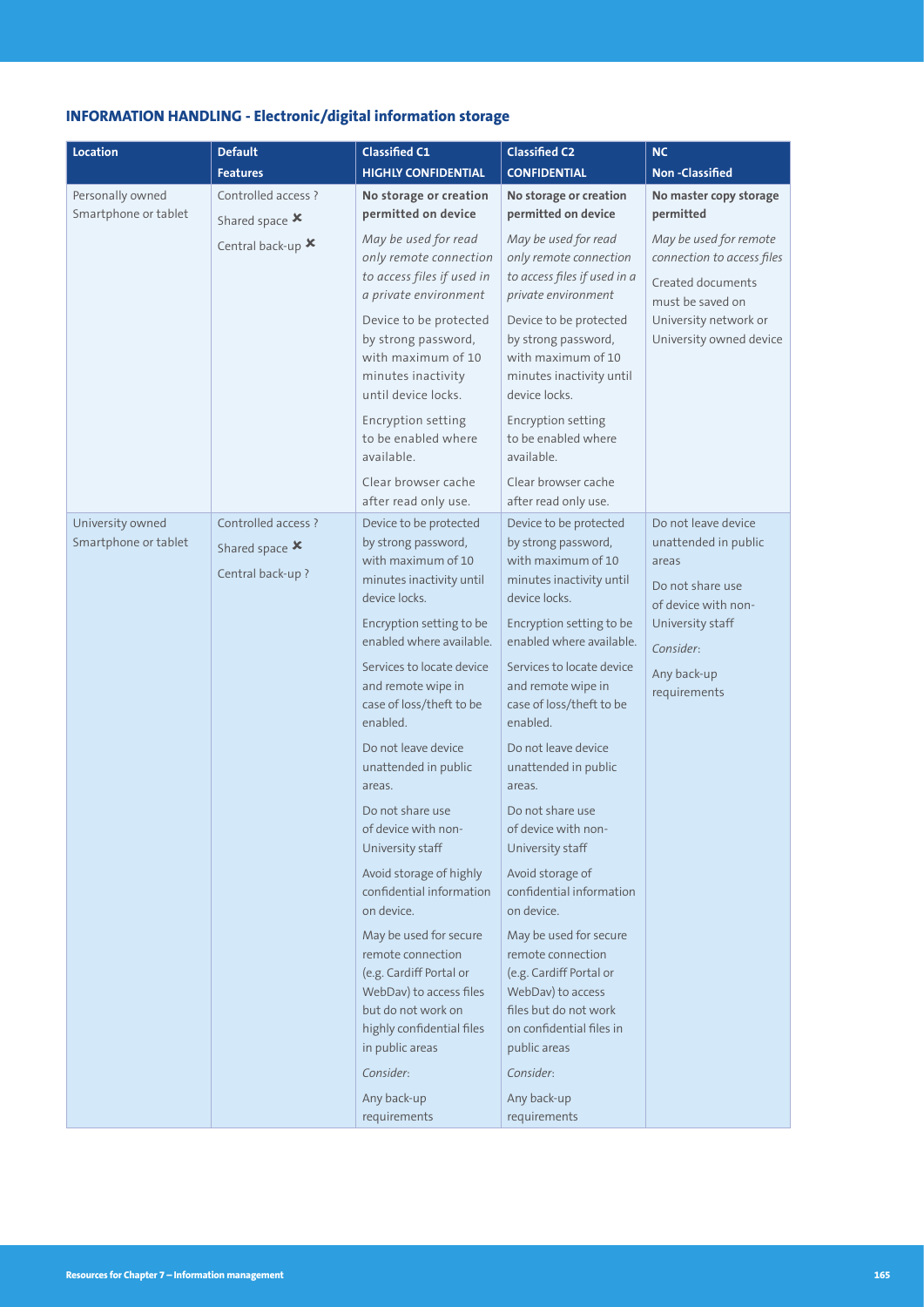| Location                                                                 | <b>Default</b>                                                                     | <b>Classified C1</b>                                                                                                                                                                                                                                                                                                                                                                         | <b>Classified C2</b>                                                                                                                                                                           | <b>NC</b>                                                                   |
|--------------------------------------------------------------------------|------------------------------------------------------------------------------------|----------------------------------------------------------------------------------------------------------------------------------------------------------------------------------------------------------------------------------------------------------------------------------------------------------------------------------------------------------------------------------------------|------------------------------------------------------------------------------------------------------------------------------------------------------------------------------------------------|-----------------------------------------------------------------------------|
|                                                                          | <b>Features</b>                                                                    | <b>HIGHLY CONFIDENTIAL</b>                                                                                                                                                                                                                                                                                                                                                                   | <b>CONFIDENTIAL</b>                                                                                                                                                                            | <b>Non-Classified</b>                                                       |
| Small capacity portable<br>storage devices<br>$(e.g. USB, CD),$          | Controlled access X<br>Shared space X<br>Central back-up X                         | Avoid use where<br>possible<br>Consider alternative<br>means of access instead<br>e.g. use secure remote<br>connection (e.g. Cardiff<br>Portal or WebDav) to<br>access files with no<br>download<br>If no alternative to use<br>then encrypt media $-$<br>strong passcode<br>Do not use to store<br>master copy<br>Keep in lockable<br>cabinet/drawer<br>which is locked when<br>unattended. | Encrypt media - strong<br>passcode<br>Not suitable for long<br>term storage<br>Do not use to store<br>master copy<br>Keep in lockable<br>cabinet/drawer<br>which is locked when<br>unattended. | Not suitable for long<br>term storage<br>Do not use to store<br>master copy |
| Large capacity portable<br>storage devices (i.e.<br>external hard drive) | Controlled access $\boldsymbol{\mathsf{x}}$<br>Shared space X<br>Central back-up X | Encrypt device - strong<br>passcode<br>Do not use to store<br>master copy<br>Keep in lockable<br>cabinet/drawer<br>which is locked when<br>unattended.                                                                                                                                                                                                                                       | Encrypt device - strong<br>passcode<br>Do not use to store<br>master copy<br>Keep in lockable<br>cabinet/drawer<br>which is locked when<br>unattended.                                         | Do not use to store<br>master copy                                          |

## **INFORMATION HANDLING - Electronic/digital information storage**

## **INFORMATION HANDLING - Electronic Collaboration and Synchronisation**

| <b>Location</b>                                                                                                                                  | <b>Default</b><br><b>Features</b>                                                           | <b>Classified C1</b><br><b>HIGHLY CONFIDENTIAL</b>                                                      | <b>Classified C2</b><br><b>CONFIDENTIAL</b>                                                          | <b>NC</b><br><b>Non-Classified</b> |
|--------------------------------------------------------------------------------------------------------------------------------------------------|---------------------------------------------------------------------------------------------|---------------------------------------------------------------------------------------------------------|------------------------------------------------------------------------------------------------------|------------------------------------|
| University's virtual<br>learning environment                                                                                                     | Controlled access $\checkmark$<br>Shared space $\checkmark$<br>Central back-up $\checkmark$ | No storage permitted                                                                                    | Requirement:<br>Use restricted access<br>folder                                                      | $\checkmark$                       |
| University collaborative<br>workplace<br>(e.g. Connections,<br>Quickr Teamplace)                                                                 | Controlled access $\checkmark$<br>Shared space $\checkmark$<br>Central back-up ✔            | No storage permitted<br>Use University<br>solutions e.g. (Quickr<br>or Filr where available)<br>instead | No storage permitted<br>Use University solutions<br>e.g. Quickr (or Filr where<br>available) instead | Do not use to store<br>master copy |
| External 'cloud' storage/<br>file sync provider non-<br>University contract<br>e.g personal Onedrive,<br>individually set up<br>Dropbox accounts | Controlled access ?<br>Shared space ?<br>Central back-up X                                  | No storage permitted<br>Use University<br>solutions e.g. (Quickr<br>or Filr where available)<br>instead | No storage permitted<br>Use University solutions<br>e.g. Quickr (or Filr where<br>available) instead | Do not use to store<br>master copy |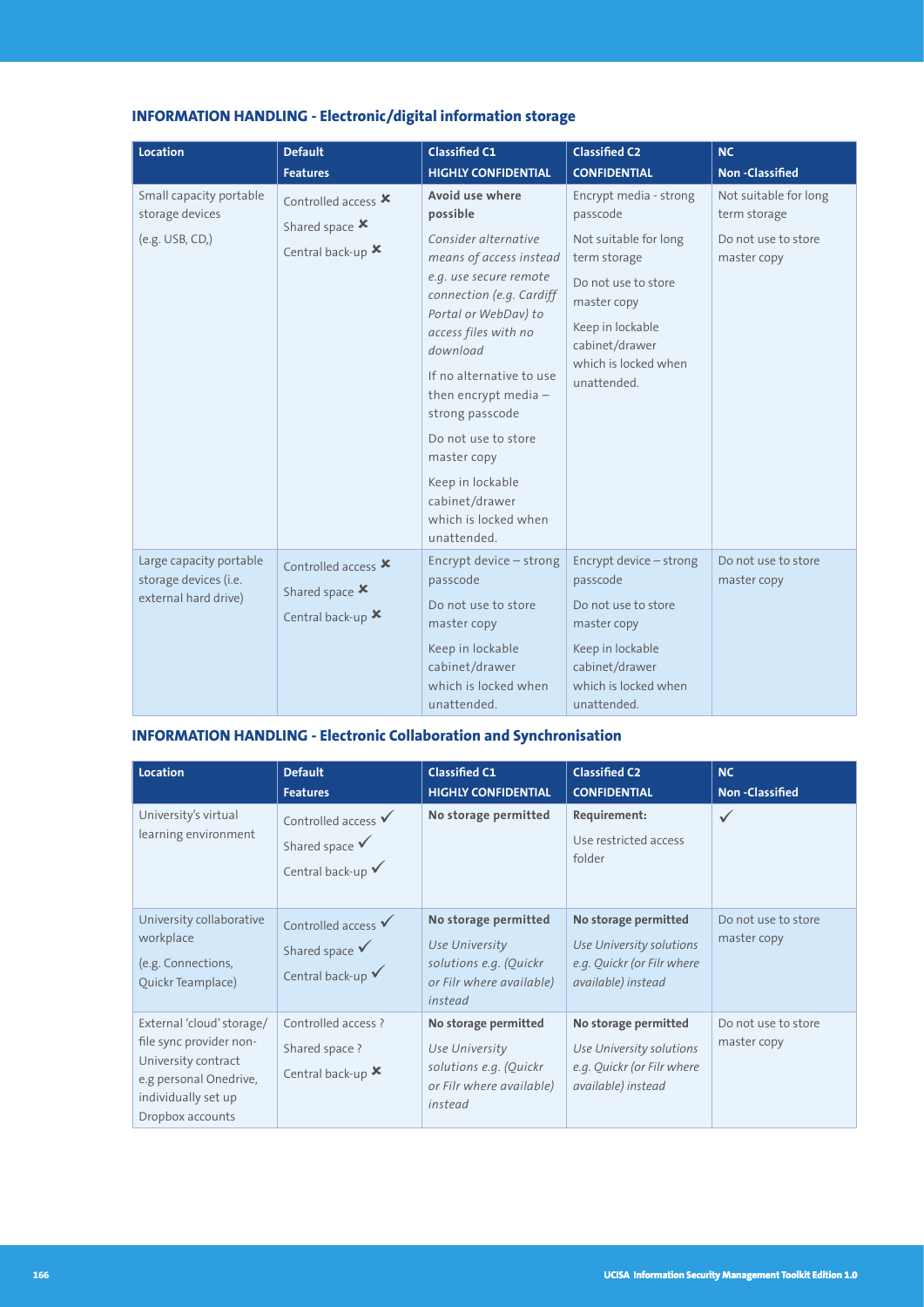### **INFORMATION HANDLING - Electronic Transmission**

| <b>Location</b><br>From: @cardiff.ac.uk<br>To: @cardiff.ac.uk<br>Sending from University<br>hosted email account<br>to same     | <b>Default</b><br><b>Features</b><br>Controlled access $\checkmark$<br>Shared space ?<br>Central back-up $\checkmark$ | <b>Classified C1</b><br><b>HIGHLY CONFIDENTIAL</b><br>Only as password<br>protected attachment,<br>marked confidential and<br>double check recipient<br>Consider whether sender<br>or recipient may have<br>delegated authority<br>to others to access the                    | <b>Classified C2</b><br><b>CONFIDENTIAL</b><br>Marked confidential and<br>double check recipient<br>Consider whether sender<br>or recipient may have<br>delegated authority<br>to others to access the<br>account                                             | <b>NC</b><br><b>Non-Classified</b><br>$\checkmark$                                                                         |
|---------------------------------------------------------------------------------------------------------------------------------|-----------------------------------------------------------------------------------------------------------------------|-------------------------------------------------------------------------------------------------------------------------------------------------------------------------------------------------------------------------------------------------------------------------------|---------------------------------------------------------------------------------------------------------------------------------------------------------------------------------------------------------------------------------------------------------------|----------------------------------------------------------------------------------------------------------------------------|
| From: @cardiff.ac.uk<br>To: @xxx.xxx<br>Sending from University<br>hosted email account to<br>an external account               | Controlled access $\checkmark$<br>Shared space ?<br>Central back-up $\checkmark$                                      | account<br>Only as password<br>protected attachment,<br>marked confidential,<br>double check<br>recipient and get their<br>permission to use that<br>account<br>Consider whether<br>sender or recipient<br>may have delegated<br>authority to others to<br>access the account | As password protected<br>attachment, marked<br>confidential and double<br>check recipient and get<br>their permission to use<br>that account<br>Consider whether sender<br>or recipient may have<br>delegated authority<br>to others to access the<br>account | $\checkmark$                                                                                                               |
| From: @xxx.com<br>To: @xxx.xxx<br>Sending from an<br>externally provided<br>personal email account<br>(e.g. hotmail, gmail etc) | Controlled access X<br>Shared space ?<br>Central back-up X                                                            | Not permitted - unless<br>sending to<br>@cardiff.ac.uk<br>Use University provided<br>alternative to send<br>message instead                                                                                                                                                   | Not permitted- unless<br>sending to<br>@cardiff.ac.uk<br>Use University provided<br>alternative to send<br>message instead                                                                                                                                    | Not permitted- unless<br>sending to<br>@cardiff.ac.uk<br>Use University provided<br>alternative to send<br>message instead |

#### **INFORMATION HANDLING - Electronic Transmission**

| Location                                       | <b>Default</b>                                                                              | <b>Classified C1</b>                                                                                                                                                                                            | <b>Classified C2</b>                                                                                                                                                                                       | <b>NC</b>             |
|------------------------------------------------|---------------------------------------------------------------------------------------------|-----------------------------------------------------------------------------------------------------------------------------------------------------------------------------------------------------------------|------------------------------------------------------------------------------------------------------------------------------------------------------------------------------------------------------------|-----------------------|
|                                                | <b>Features</b>                                                                             | <b>HIGHLY CONFIDENTIAL</b>                                                                                                                                                                                      | <b>CONFIDENTIAL</b>                                                                                                                                                                                        | <b>Non-Classified</b> |
| Fastfile - a secure web<br>based file transfer | Controlled access $\checkmark$<br>Shared space $\checkmark$<br>Central back-up $\checkmark$ | Only as password<br>protected attachment.<br>marked confidential and<br>double check recipient<br>Consider whether sender<br>or recipient may have<br>delegated authority<br>to others to access the<br>account | As password protected<br>attachment, marked<br>confidential and double<br>check recipient<br>Consider whether sender<br>or recipient may have<br>delegated authority<br>to others to access the<br>account | $\checkmark$          |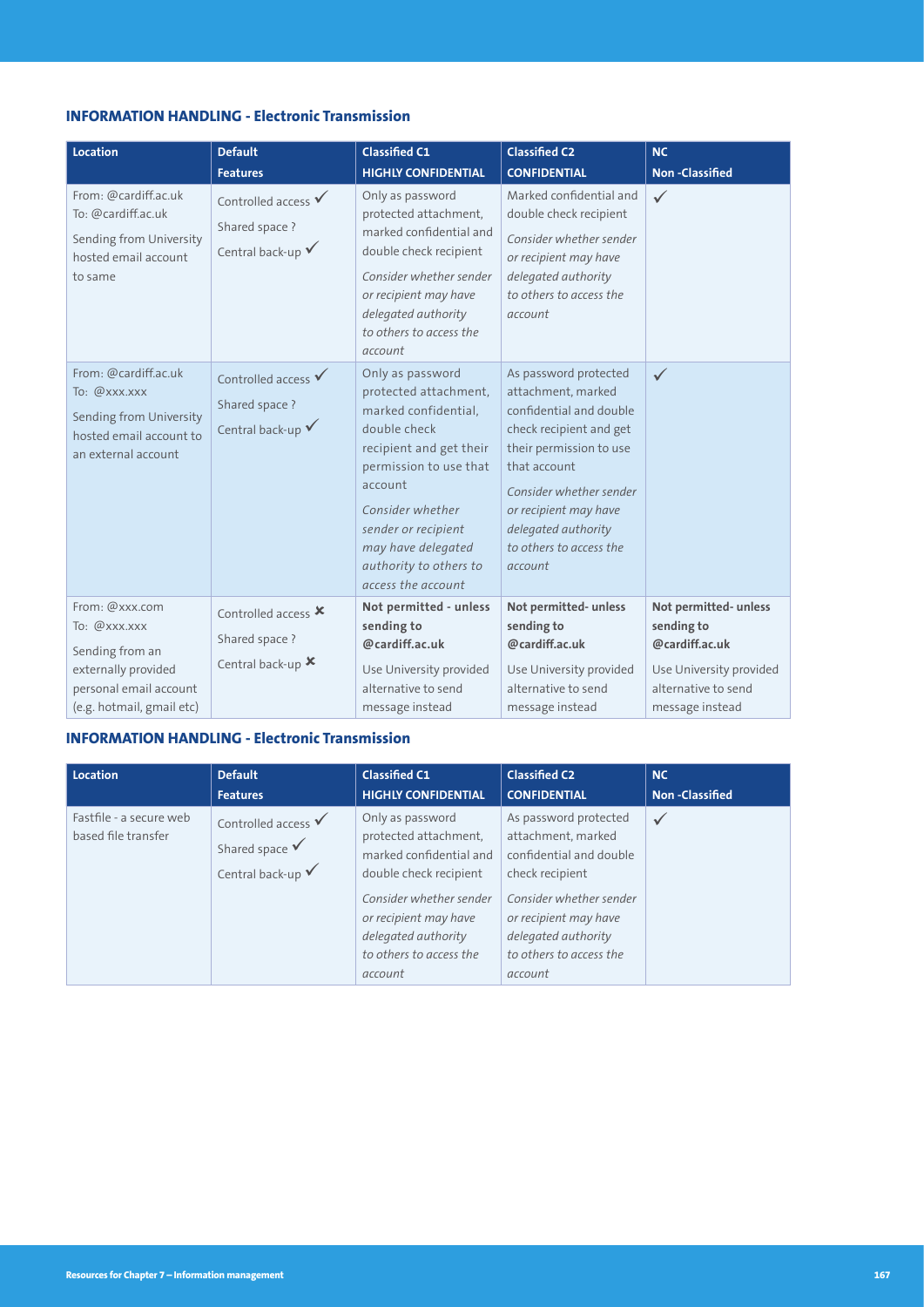## **INFORMATION HANDLING - Paper records and other records storage**

| <b>Location</b> | <b>Classified C1</b>                                                                 | <b>Classified C2</b>                                                                      | <b>NC</b>                                   |
|-----------------|--------------------------------------------------------------------------------------|-------------------------------------------------------------------------------------------|---------------------------------------------|
|                 | <b>HIGHLY CONFIDENTIAL</b>                                                           | <b>CONFIDENTIAL</b>                                                                       | <b>Non-Classified</b>                       |
| Paper copies    | Consider:                                                                            | Consider:                                                                                 | In restricted access University             |
|                 | Protection from fire and flood<br>damage                                             | Protection from fire and flood<br>damage                                                  | areas:                                      |
|                 | In restricted access University<br>areas:                                            | In restricted access University<br>areas:                                                 | In unrestricted access University<br>areas: |
|                 | Requirement:                                                                         | <b>Requirement:</b>                                                                       |                                             |
|                 | In lockable cabinet/drawer which                                                     | In lockable cabinet/drawer                                                                | Off-site working:                           |
|                 | is locked when not in active use.                                                    | which is locked when office is                                                            | Consider making a back-up copy              |
|                 | No papers left out unless being<br>actively worked on.                               | unattended.<br>No papers left out when desk                                               | before taking off site                      |
|                 | In unrestricted access University                                                    | unattended.                                                                               |                                             |
|                 | areas:                                                                               | In unrestricted access University                                                         |                                             |
|                 | $\mathbf x$                                                                          | areas:                                                                                    |                                             |
|                 | Not permitted                                                                        | <b>Requirement:</b>                                                                       |                                             |
|                 | Alternative: create as/convert to<br>electronic documents and use                    | In lockable cabinet/drawer which<br>is locked when not in active use.                     |                                             |
|                 | secure remote connection with<br>permitted device                                    | No papers left out unless being<br>actively worked on.                                    |                                             |
|                 | Off-site working:                                                                    | Off-site working:                                                                         |                                             |
|                 | ×                                                                                    | <b>Requirement:</b>                                                                       |                                             |
|                 | Not permitted                                                                        | If needed to be taken off site                                                            |                                             |
|                 | Alternative: create as/convert to<br>electronic documents and use                    | a back-up copy must be made<br>beforehand.                                                |                                             |
|                 | secure remote connection (e.g.<br>Cardiff Portal or WebDav) with<br>permitted device | Not to be left unattended and to<br>be locked away in secure building<br>when not in use. |                                             |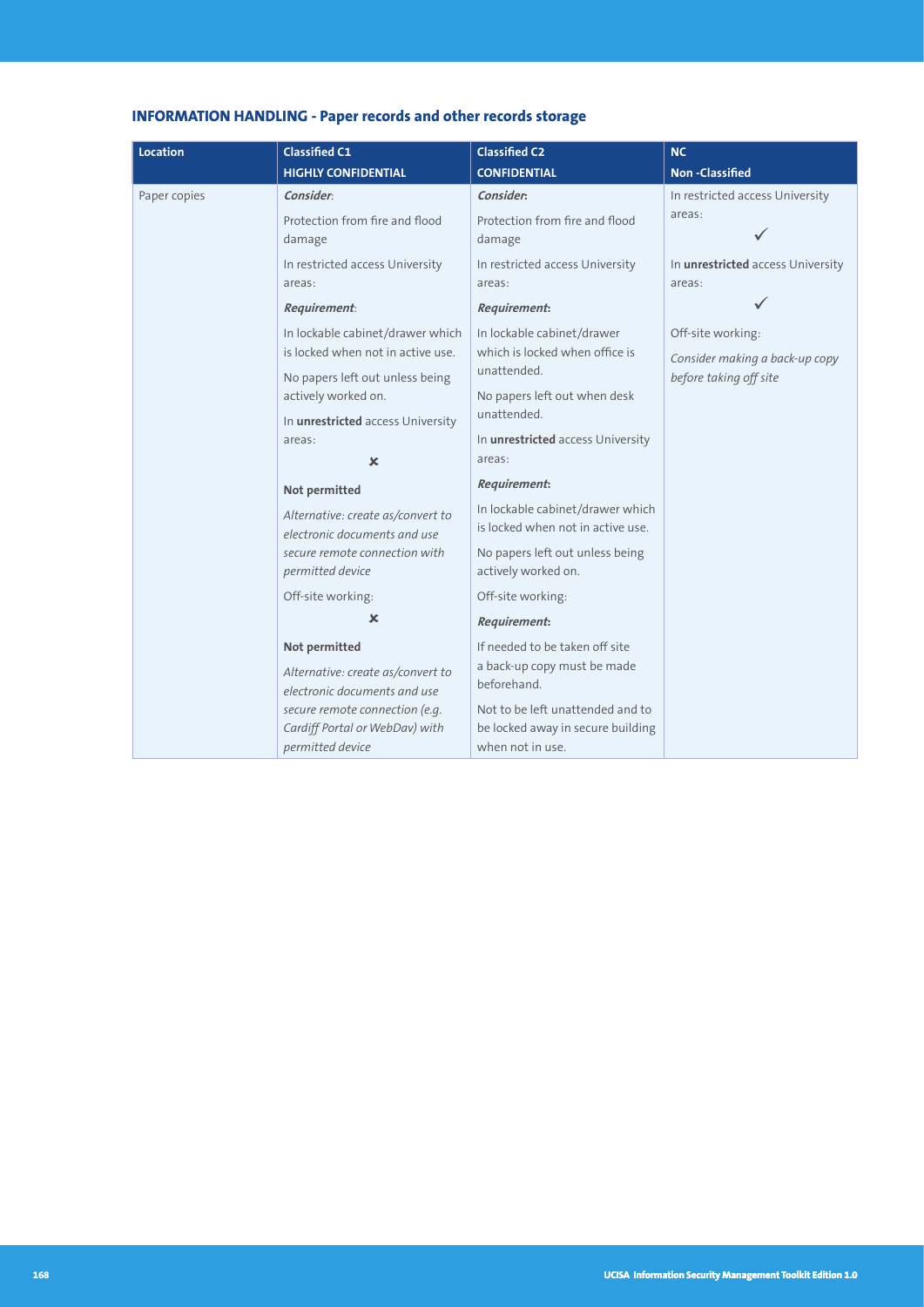## **INFORMATION HANDLING - Paper and other media transmission**

| <b>Location</b>         | <b>Classified C1</b><br><b>HIGHLY CONFIDENTIAL</b>                                                                                                                                                                                                    | <b>Classified C2</b><br><b>CONFIDENTIAL</b>                                                                                                                                                                                                           | <b>NC</b><br><b>Non-Classified</b>                   |
|-------------------------|-------------------------------------------------------------------------------------------------------------------------------------------------------------------------------------------------------------------------------------------------------|-------------------------------------------------------------------------------------------------------------------------------------------------------------------------------------------------------------------------------------------------------|------------------------------------------------------|
| Internal postal service | $\mathbf x$<br>Not permitted<br>Alternative:<br>request specific hand delivery<br>instead<br>Consider:<br>Making a back-up copy before<br>posting                                                                                                     | <b>Requirement:</b><br>In sealed envelope marked<br>confidential and with sender<br>details<br>Consider:<br>Making a back-up copy before<br>posting                                                                                                   | Consider:<br>Making a back-up copy before<br>posting |
| External postal service | <b>Requirement:</b><br>Via tracked and delivery recorded<br>service, double wrapped<br>(2 envelopes) and marked<br>confidential.<br>Consider:<br>Making a back-up copy before<br>posting                                                              | <b>Requirement:</b><br>Via tracked and delivery recorded<br>service, and marked confidential.<br><b>Consider</b><br>Making a back-up copy before<br>posting                                                                                           | Consider:<br>Making a back-up copy before<br>posting |
| Fax machine             | <b>Requirement:</b><br>if recipient has verified security<br>of receiving machine and is at<br>machine awaiting receipt<br>Consider:<br>Converting to an electronic<br>format and using secure electronic<br>transfer method instead e.g.<br>Fastfile | <b>Requirement:</b><br>if recipient has verified security<br>of receiving machine and is at<br>machine awaiting receipt<br>Consider:<br>Converting to an electronic<br>format and using secure electronic<br>transfer method instead e.g.<br>Fastfile | $\checkmark$                                         |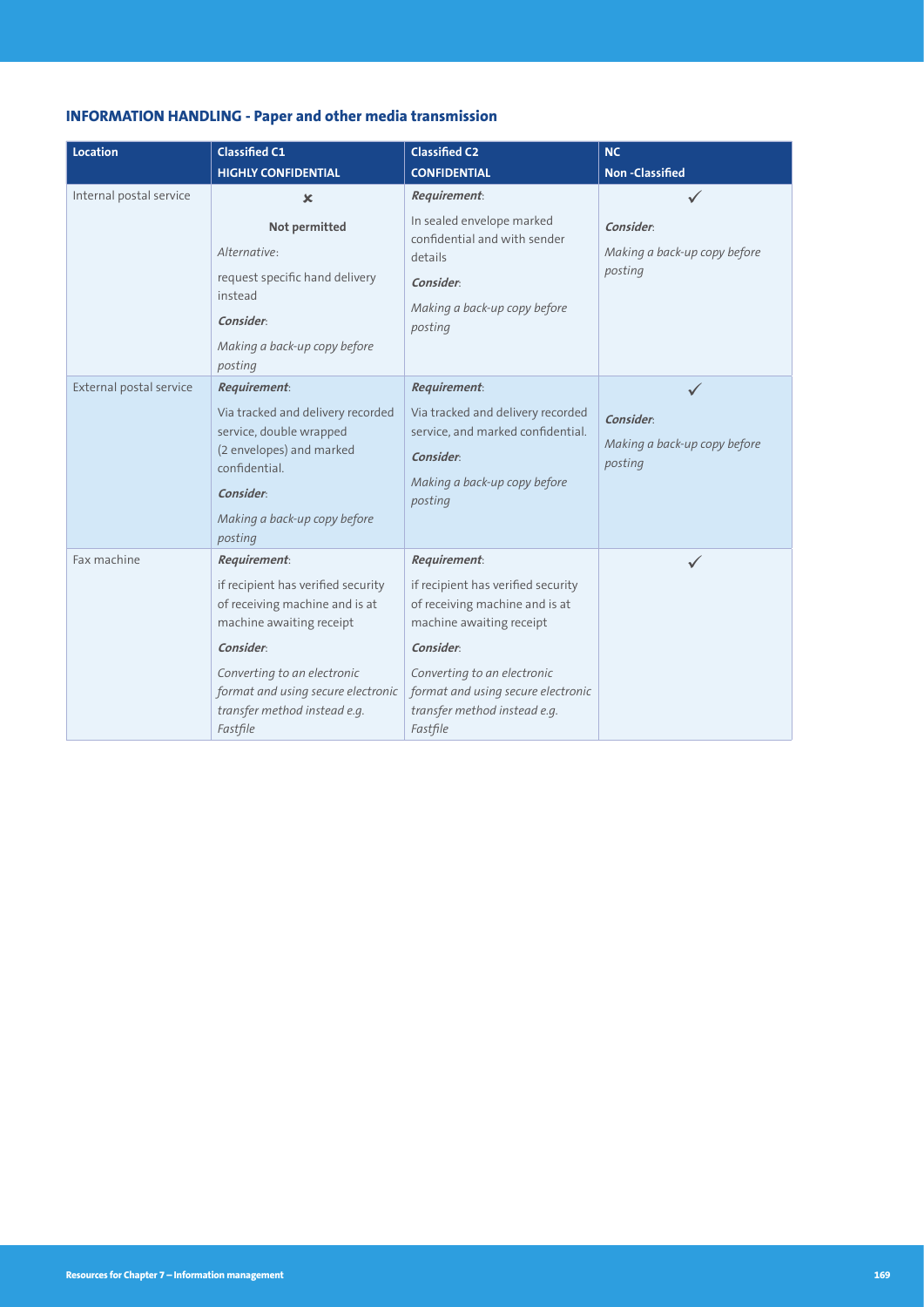| <b>LABEL</b>                                                                                                                                                                                                                                                                                                                                                                                                                                                                                                                                                                                                                                                                                                                                                                                                                     | <b>DESCRIPTION</b>                                                                                                                                                                                                                                                           | <b>EXAMPLE CONTROLS</b>                                                                                                                                                                                                                                                                                                                                                                                                                 |
|----------------------------------------------------------------------------------------------------------------------------------------------------------------------------------------------------------------------------------------------------------------------------------------------------------------------------------------------------------------------------------------------------------------------------------------------------------------------------------------------------------------------------------------------------------------------------------------------------------------------------------------------------------------------------------------------------------------------------------------------------------------------------------------------------------------------------------|------------------------------------------------------------------------------------------------------------------------------------------------------------------------------------------------------------------------------------------------------------------------------|-----------------------------------------------------------------------------------------------------------------------------------------------------------------------------------------------------------------------------------------------------------------------------------------------------------------------------------------------------------------------------------------------------------------------------------------|
| • Confidential information should be<br>CONFIDENTIAL<br>available only to small, tightly restricted<br>groups of authorised users.<br>· Disclosure of such information will have<br>a severe adverse impact on the business<br>of the University, its reputation, or<br>the safety or wellbeing of its staff/<br>members.<br>· Unauthorised disclosure of such<br>information may have a severe financial<br>impact on the University.<br>• The confidentiality of such assets will<br>far outweigh the importance of their<br>availability.<br>· Information assets in this category<br>would include highly sensitive personal<br>information as well as those with a high<br>financial value, legal requirements for<br>confidentiality and information, which<br>is critical to the business operation of<br>the University. |                                                                                                                                                                                                                                                                              | · Information classified as CONFIDENTIAL should be stored in such<br>a way as to ensure that only authorised persons may access the<br>information.                                                                                                                                                                                                                                                                                     |
|                                                                                                                                                                                                                                                                                                                                                                                                                                                                                                                                                                                                                                                                                                                                                                                                                                  |                                                                                                                                                                                                                                                                              | Information should be stored in a physically secure manner with<br>appropriate defence against unauthorised entry. Physical access<br>should be monitored and appropriate audit trails of access should<br>be maintained.                                                                                                                                                                                                               |
|                                                                                                                                                                                                                                                                                                                                                                                                                                                                                                                                                                                                                                                                                                                                                                                                                                  |                                                                                                                                                                                                                                                                              | • File or disk encryption may be considered as an additional layer of<br>defence or where physical security is considered insufficient.                                                                                                                                                                                                                                                                                                 |
|                                                                                                                                                                                                                                                                                                                                                                                                                                                                                                                                                                                                                                                                                                                                                                                                                                  |                                                                                                                                                                                                                                                                              | • Copies of such information should be kept to an absolute minimum<br>and an audit trail should be maintained and secured for all<br>copies of the information. It is assumed that the confidentiality                                                                                                                                                                                                                                  |
|                                                                                                                                                                                                                                                                                                                                                                                                                                                                                                                                                                                                                                                                                                                                                                                                                                  |                                                                                                                                                                                                                                                                              | of such information outweighs the need for availability and<br>loss or destruction of such information would be preferable to<br>unauthorised disclosure.                                                                                                                                                                                                                                                                               |
|                                                                                                                                                                                                                                                                                                                                                                                                                                                                                                                                                                                                                                                                                                                                                                                                                                  | • Such information may be stored on machines that are isolated<br>from the network. Where remote access is required this must be<br>controlled via a well-defined access control policy and tight logical<br>access controls designed to allow the minimum access necessary. |                                                                                                                                                                                                                                                                                                                                                                                                                                         |
|                                                                                                                                                                                                                                                                                                                                                                                                                                                                                                                                                                                                                                                                                                                                                                                                                                  |                                                                                                                                                                                                                                                                              | • Any remote access must be controlled by secure access control<br>protocols using appropriate levels of encryption and authentication.                                                                                                                                                                                                                                                                                                 |
|                                                                                                                                                                                                                                                                                                                                                                                                                                                                                                                                                                                                                                                                                                                                                                                                                                  |                                                                                                                                                                                                                                                                              | • All users accessing CONFIDENTIAL information must be<br>authenticated and an audit trail of all access must be secured and<br>maintained. This should be kept for a minimum of 6 months or<br>longer where applicable. Authentication should be appropriate, but<br>where passwords are used there clearly defined policies should be<br>in place and implemented. Other forms of authentication should be<br>considered in addition. |
|                                                                                                                                                                                                                                                                                                                                                                                                                                                                                                                                                                                                                                                                                                                                                                                                                                  |                                                                                                                                                                                                                                                                              | • Preferably, such information should be kept on on-site systems and<br>users should not be able to make local copies of such information.<br>Where this is required the information must be encrypted in transit<br>and in storage.                                                                                                                                                                                                    |
|                                                                                                                                                                                                                                                                                                                                                                                                                                                                                                                                                                                                                                                                                                                                                                                                                                  |                                                                                                                                                                                                                                                                              | • Strict policies and procedures must be in place for the secure<br>disposal/destruction of such information.                                                                                                                                                                                                                                                                                                                           |
|                                                                                                                                                                                                                                                                                                                                                                                                                                                                                                                                                                                                                                                                                                                                                                                                                                  |                                                                                                                                                                                                                                                                              | • Any users having access to this information should be vetted as<br>appropriate.                                                                                                                                                                                                                                                                                                                                                       |
|                                                                                                                                                                                                                                                                                                                                                                                                                                                                                                                                                                                                                                                                                                                                                                                                                                  |                                                                                                                                                                                                                                                                              | • All users must be made aware of their responsibilities for handling<br>such information. Any breach of policy regarding such information<br>will be investigated and disciplinary action is a likelihood.                                                                                                                                                                                                                             |
|                                                                                                                                                                                                                                                                                                                                                                                                                                                                                                                                                                                                                                                                                                                                                                                                                                  |                                                                                                                                                                                                                                                                              | • Any breach of the confidentiality of such information must be<br>reported to the owner of that information. Other parties such as<br>OxCERT and the University Data Protection Officer should also be<br>informed.                                                                                                                                                                                                                    |
|                                                                                                                                                                                                                                                                                                                                                                                                                                                                                                                                                                                                                                                                                                                                                                                                                                  |                                                                                                                                                                                                                                                                              | • Any security incident relating to computers or users having access<br>to such information must be reported to OxCERT and investigated.                                                                                                                                                                                                                                                                                                |

## **University Guidance on Classification of Information - University of Oxford**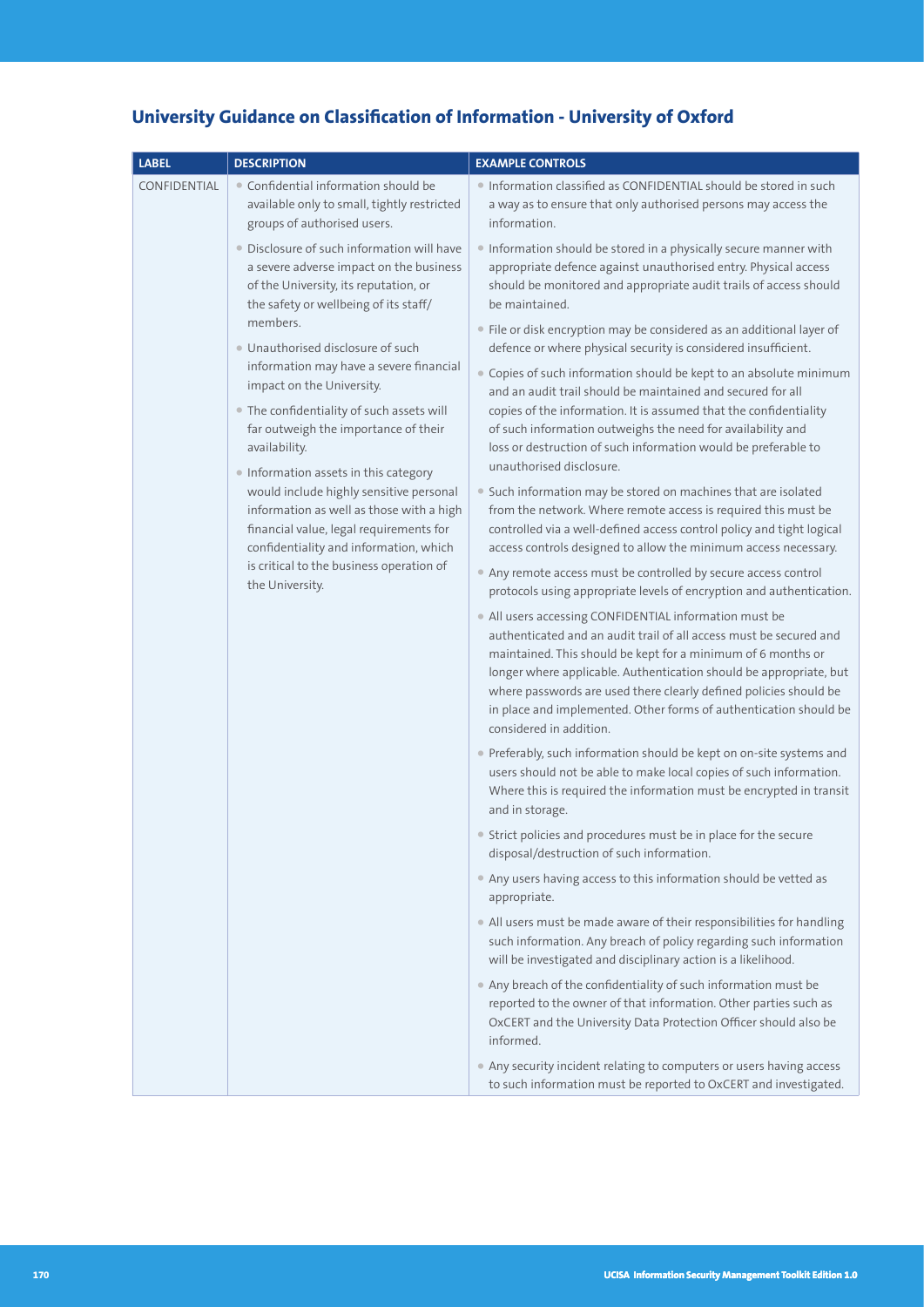| <b>LABEL</b>                                                                                                                                                                                                                                                                                                                                                                                                                                                                                                                                                                                                                                                                                                                                                                                            | <b>DESCRIPTION</b>                                                                                                                                                                                                    | <b>EXAMPLE CONTROLS</b>                                                                                                                                                                                                                                                                               |
|---------------------------------------------------------------------------------------------------------------------------------------------------------------------------------------------------------------------------------------------------------------------------------------------------------------------------------------------------------------------------------------------------------------------------------------------------------------------------------------------------------------------------------------------------------------------------------------------------------------------------------------------------------------------------------------------------------------------------------------------------------------------------------------------------------|-----------------------------------------------------------------------------------------------------------------------------------------------------------------------------------------------------------------------|-------------------------------------------------------------------------------------------------------------------------------------------------------------------------------------------------------------------------------------------------------------------------------------------------------|
| Information classed as SENSITIVE should<br>SENSITIVE<br>only be available to groups of users who<br>require access as part of their role within<br>the University.<br>· Disclosure of such information may<br>have an adverse effect on the business<br>of the University, its reputation or may<br>cause distress to its staff/members.<br>• Unauthorised disclosure of such<br>information may have a financial<br>impact on the University.<br>• Information assets in this category<br>would include sensitive personal<br>information and other personal<br>information to which access is only<br>required by a subset of users. The<br>information may have a substantial<br>financial value and it is highly likely<br>there will be legal requirements for<br>maintaining its confidentiality. |                                                                                                                                                                                                                       | • Information classified as SENSITIVE should be stored in such a<br>way as to ensure that only authorised persons may access the<br>information.                                                                                                                                                      |
|                                                                                                                                                                                                                                                                                                                                                                                                                                                                                                                                                                                                                                                                                                                                                                                                         |                                                                                                                                                                                                                       | • Information should be stored in a physically secure manner with<br>appropriate defence against unauthorised entry. Physical access<br>should be monitored and appropriate audit trails of access should<br>be maintained.<br>• File or disk encryption may be considered where physical security is |
|                                                                                                                                                                                                                                                                                                                                                                                                                                                                                                                                                                                                                                                                                                                                                                                                         |                                                                                                                                                                                                                       | considered insufficient.<br>• An audit trail should be maintained and secured documenting all<br>copies of the information.                                                                                                                                                                           |
|                                                                                                                                                                                                                                                                                                                                                                                                                                                                                                                                                                                                                                                                                                                                                                                                         |                                                                                                                                                                                                                       | • Remote access must be controlled via a well-defined access control<br>policy and appropriate logical access controls.                                                                                                                                                                               |
|                                                                                                                                                                                                                                                                                                                                                                                                                                                                                                                                                                                                                                                                                                                                                                                                         |                                                                                                                                                                                                                       | • Remote access must be controlled by secure access control<br>protocols using appropriate levels of encryption and authentication.                                                                                                                                                                   |
|                                                                                                                                                                                                                                                                                                                                                                                                                                                                                                                                                                                                                                                                                                                                                                                                         | • All users accessing SENSITIVE information must be authenticated<br>and an audit trail of all access must be secured and maintained.<br>This should be kept for a minimum of 6 months or longer where<br>applicable. |                                                                                                                                                                                                                                                                                                       |
|                                                                                                                                                                                                                                                                                                                                                                                                                                                                                                                                                                                                                                                                                                                                                                                                         |                                                                                                                                                                                                                       | • Authentication should be appropriate, but where passwords are<br>used clearly defined policies should be in place and implemented.<br>Other forms of authentication may be considered in addition.                                                                                                  |
|                                                                                                                                                                                                                                                                                                                                                                                                                                                                                                                                                                                                                                                                                                                                                                                                         |                                                                                                                                                                                                                       | • Users may need to make local copies of such information in which<br>case it is likely that encryption in transit and in storage would be<br>required.                                                                                                                                               |
|                                                                                                                                                                                                                                                                                                                                                                                                                                                                                                                                                                                                                                                                                                                                                                                                         |                                                                                                                                                                                                                       | . Policies and procedures should be in place for the secure disposal/<br>destruction of such information.                                                                                                                                                                                             |
|                                                                                                                                                                                                                                                                                                                                                                                                                                                                                                                                                                                                                                                                                                                                                                                                         |                                                                                                                                                                                                                       | • Users should be made aware of their responsibilities for handling<br>such information. Any breach of policy regarding such information<br>will be investigated and disciplinary action is a possibility.                                                                                            |
|                                                                                                                                                                                                                                                                                                                                                                                                                                                                                                                                                                                                                                                                                                                                                                                                         |                                                                                                                                                                                                                       | Any breach of the confidentiality of such information must be<br>reported to the owner of that information. Other parties such as<br>OxCERT and the University Data Protection Officer should also be<br>informed where appropriate.                                                                  |
|                                                                                                                                                                                                                                                                                                                                                                                                                                                                                                                                                                                                                                                                                                                                                                                                         |                                                                                                                                                                                                                       | • Any security incident relating to computers or users having access<br>to such information must be reported to the IT support staff<br>responsible for the information system. The local ITSS will then<br>decide whether the incident should be reported to OxCERT.                                 |